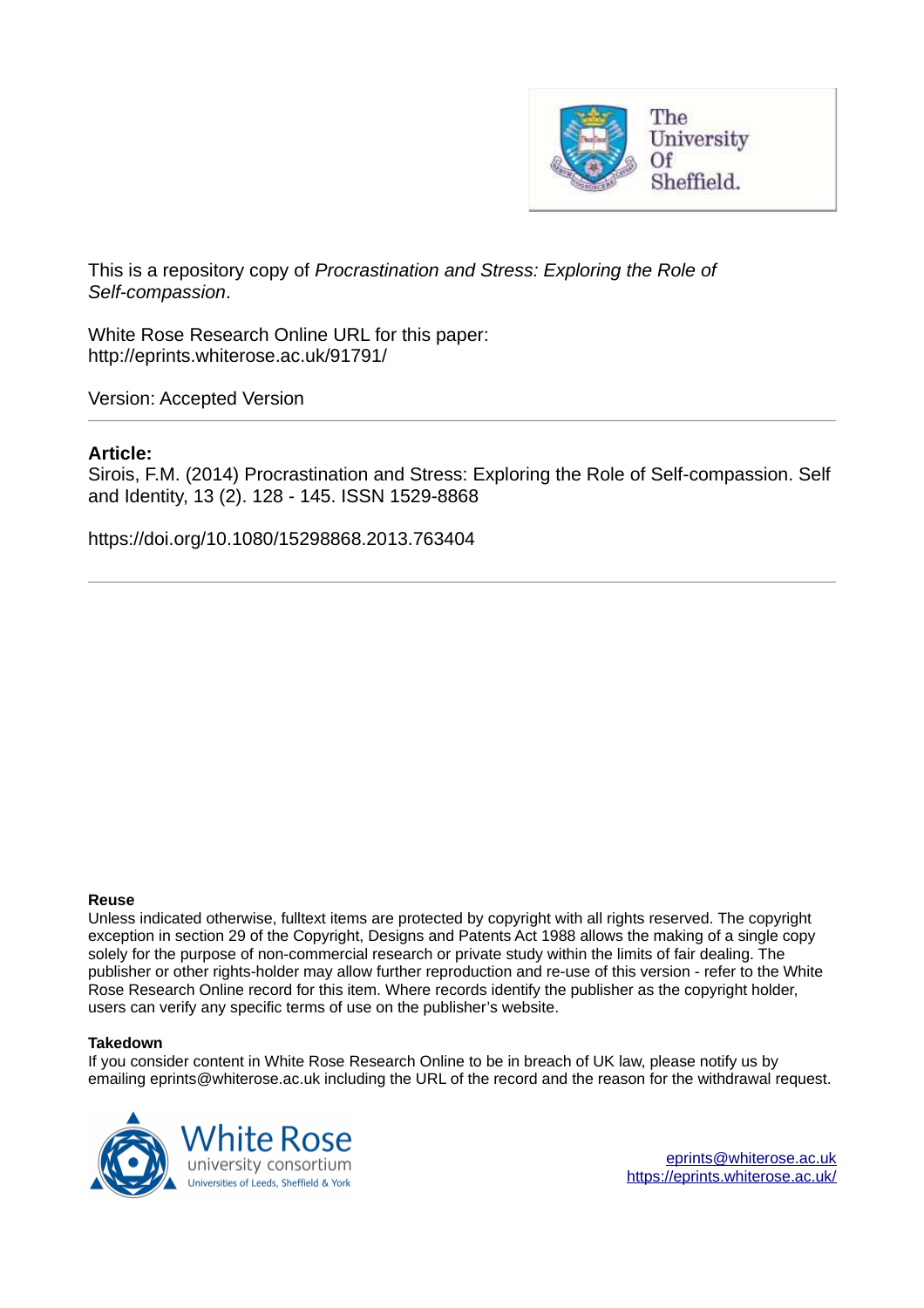# PROCRASTINATION AND SELF-COMPASSION 0

RUNNING HEAD: Procrastination and Self-compassion

# **Please cite as:**

Sirois, F. M. (2014). Procrastination and Stress: Exploring the Role of Self-compassion. *Self and Identity*, *13*(2), 128-145. doi:10.1080/15298868.2013.763404

Procrastination and Stress: Exploring the Role of Self-compassion

Fuschia M. Sirois

Bishop's University

Correspondence concerning this article should be addressed to Fuschia M. Sirois, PhD, Department of Psychology, Bishop's University, 2600 College St., Sherbrooke, Quebec, Canada J1M 1Z7, Email: fsirois@ubishops.ca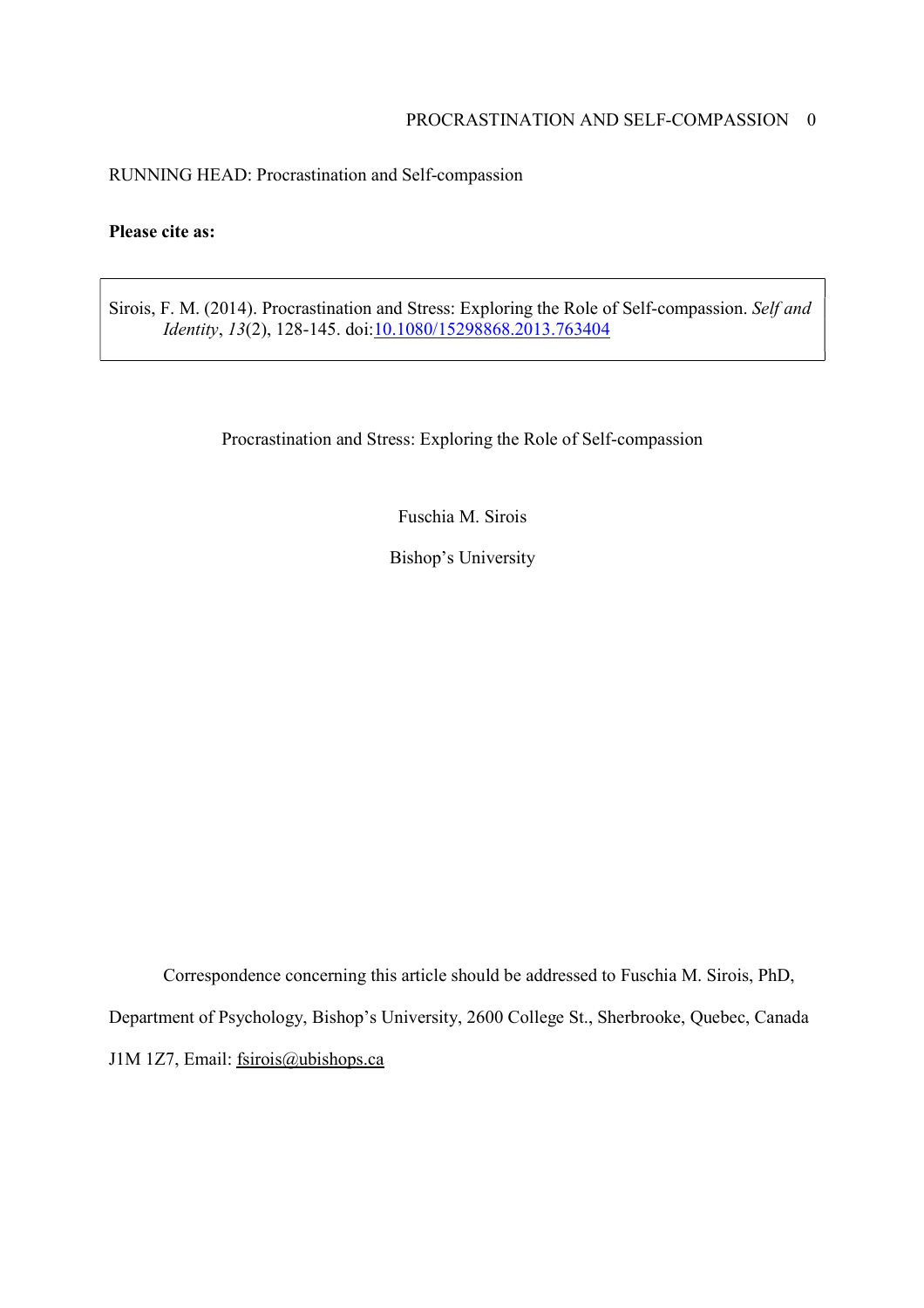## Acknowledgments

The data collection for samples 1 and 4 was supported by a research grant (# 410-2005-0094) from the Social Sciences and Research Council (Canada). Portions of this paper were presented at the 7th Biennial Conference on Procrastination in Amsterdam, the Netherlands in 2011. Gratitude is expressed to Emrah Eren for the use of the data for sample 3 which contributed to his honour's thesis.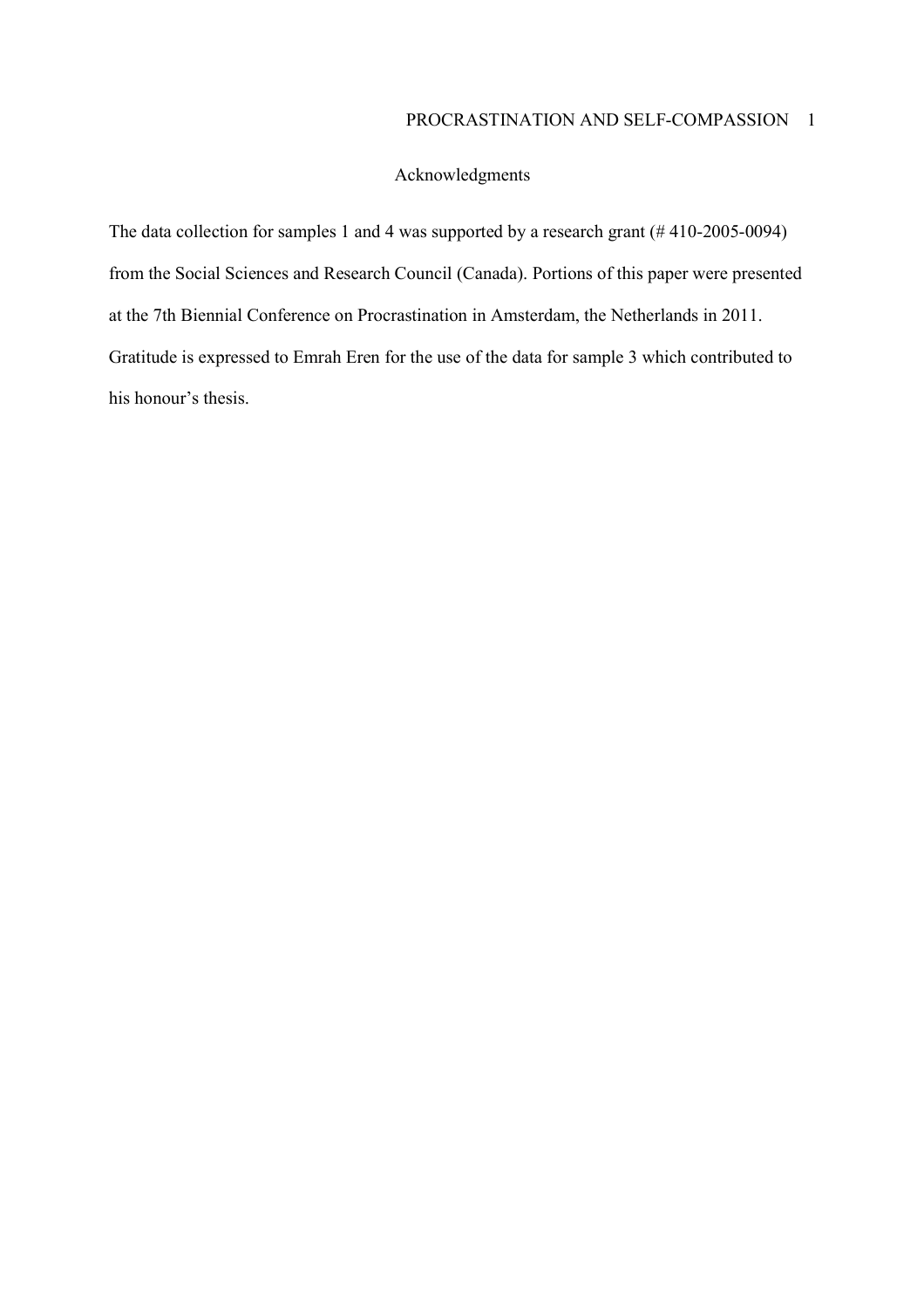### PROCRASTINATION AND SELF-COMPASSION 2

#### Abstract

Although previous research has demonstrated that procrastinators experience high levels of stress, less is known about why procrastination is linked to stress. This study is the first to investigate self-compassion as a mediator of the relationship between trait procrastination and stress. Across four samples (145 undergraduates, 339, undergraduates, 190 undergraduates, and 94 community adults) trait procrastination was associated with lower levels of self-compassion and higher levels of stress. A meta-analysis of these effects revealed a moderate negative association of procrastination with self-compassion. In all four samples, self-compassion mediated the relationship between stress and procrastination. These findings suggest that lower levels of self-compassion may explain some of the stress experienced by procrastinators and interventions that promote self-compassion could therefore be beneficial for these individuals.

KEYWORDS: Procrastination; Self-Compassion; Stress; Self-regulation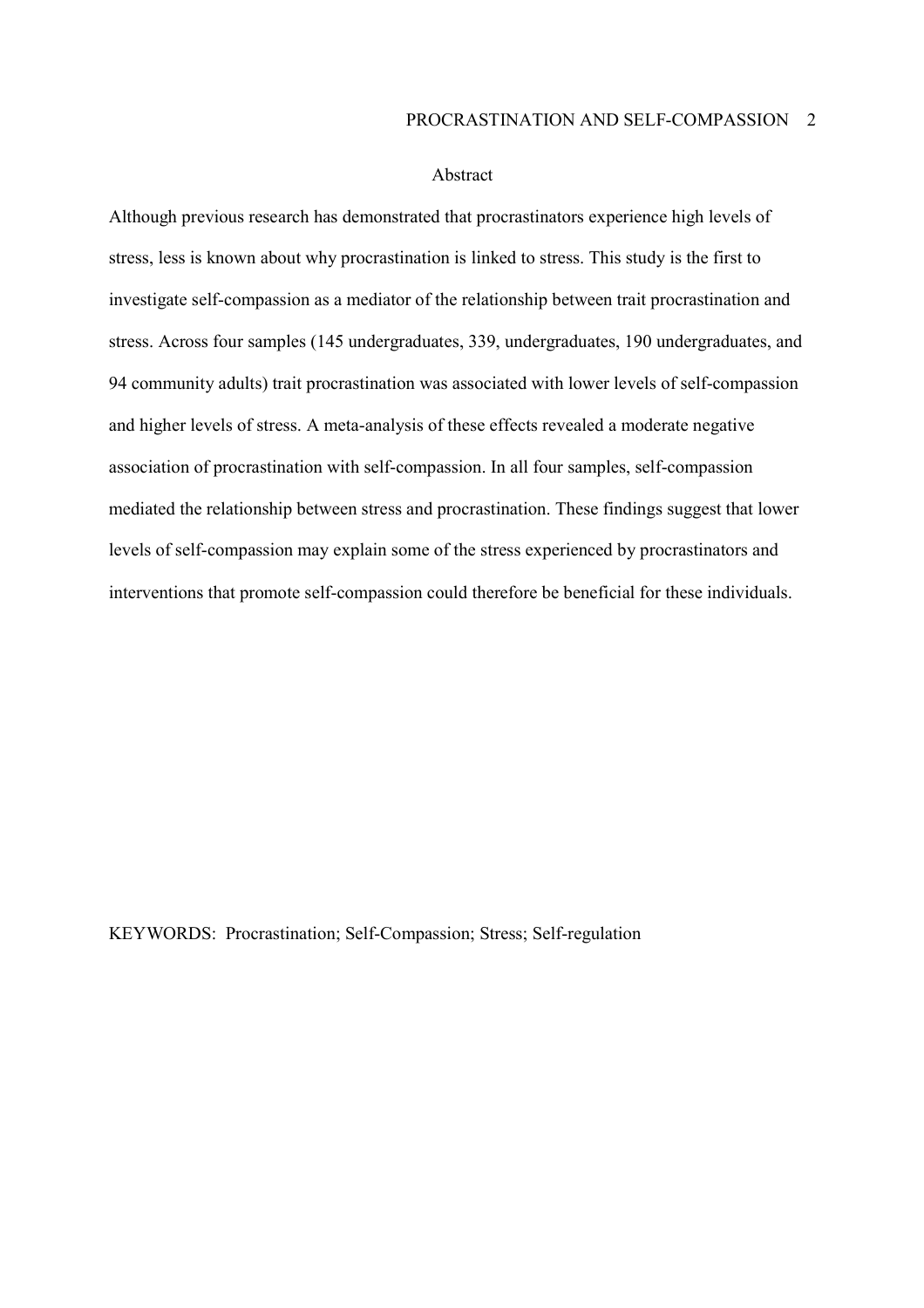### Procrastination and Stress: Exploring the Role of Self-compassion

Described as the quintessential form of self-regulation failure (Steel, 2007), procrastination is a common and pervasive problem that can take a toll on not only psychological but also physical health and well-being (Flett, Blankstein, & Martin, 1995; Sirois, Melia-Gordon, & Pychyl, 2003; Tice & Baumeister, 1997). Theoretical explanations for the links between chronic procrastination and health implicate stress as an outcome of poor self-regulation that negatively impacts health outcomes through both direct physiological and indirect behavioural routes (Friedman, 2000; Sirois et al., 2003). Although there is some support for the proposed role of stress in explaining the poor health-related outcomes associated with procrastination (Sirois, 2007; Sirois et al., 2003; Sirois & Tosti, 2012), the ways in which procrastination may be linked to increased stress have not been fully explored.

From a behavioural perspective, rushing around at the last minute to complete important and necessary tasks can be stressful as can the consequences of not meeting deadlines on time. Yet, there is emerging evidence that the stress associated with procrastination may also arise from the intra-personal processes linked to the negative self-judgements that procrastinators inflict upon themselves when dealing with difficult tasks as well as during the aftermath of unnecessary delay (Flett, Stainton, Hewitt, Sherry, & Lay, 2012; Sirois & Stout, 2011; Sirois & Tosti, 2012). Self-compassion – taking a kind and understanding stance toward oneself in instances of pain or failure rather than being harshly self-critical (Neff,  $2003b$ ) – is an adaptive quality that may promote effective self-regulation, reduce the stress associated with self-blame, and provide a buffer against negative reactions to self-relevant events (Leary, Tate, Adams, Allen, & Hancock, 2007; Terry & Leary, 2011). The purpose of this study was to explore the possible role of having less self-compassion for explaining the stress associated with trait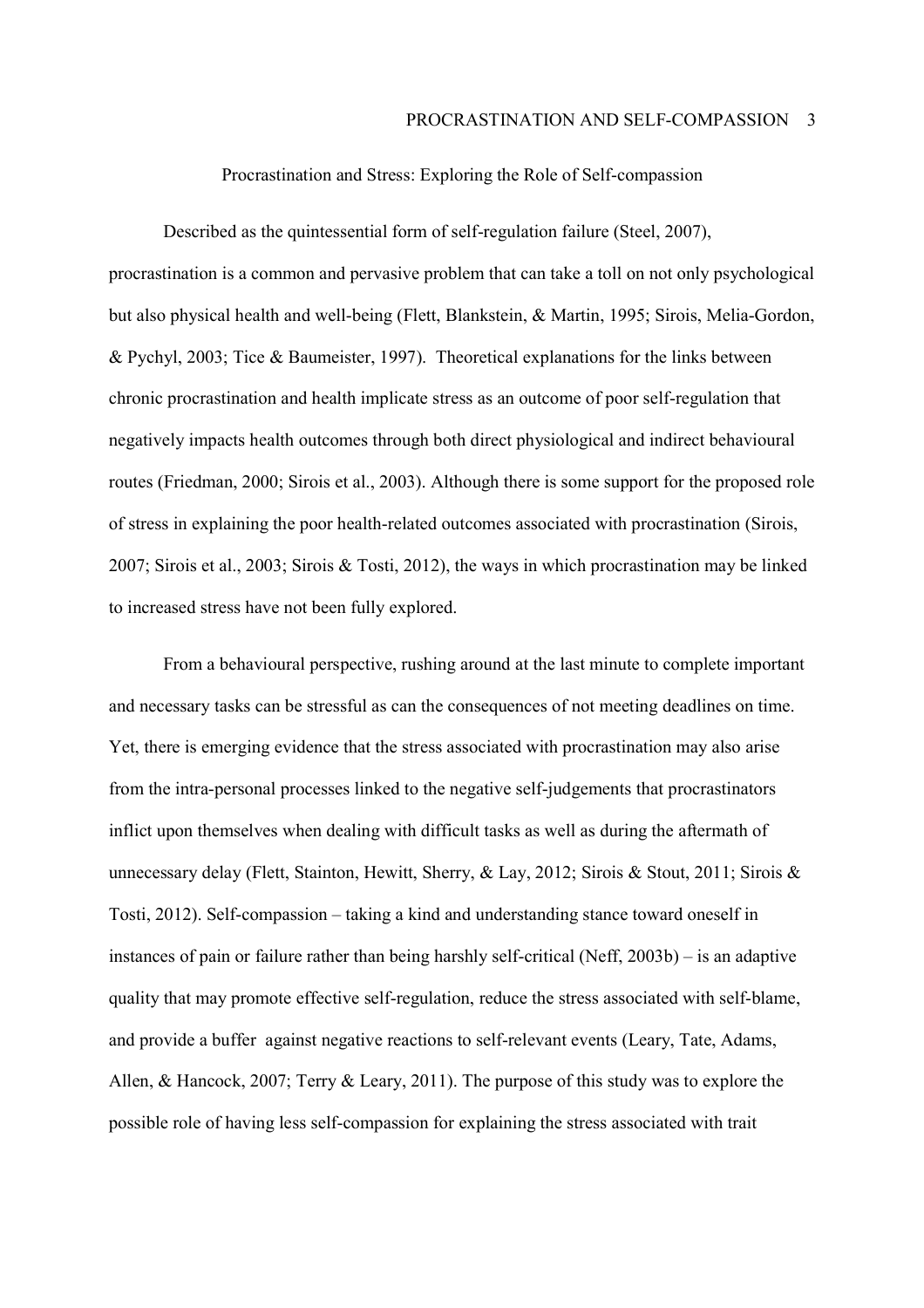procrastination.

#### **Procrastination and Stress**

Defined as voluntarily delaying an intended task despite expecting to be worse off for doing so (Lay, 1986; Steel, 2007), procrastination has been conceptualized as a state and as a trait. The latter view of procrastination is often taken when unnecessary delay becomes a frequent response to tasks that are perceived to be difficult (Pychyl, Lee, Thibodeau, & Blunt, 2000), aversive (Blunt & Pychyl, 2000; Lay, 1992), or lacking immediate reward (Schouwenburg & Groenewoud, 2001). Further support for the view that frequent procrastination is a behavioural tendency with trait-like qualities comes from research establishing the links between procrastination and higher order personality factors such as the Big Five personality factors. Two meta-analyses indicate that Conscientiousness is consistently, robustly, and negatively linked to procrastination when measured as a trait (Steel, 2007; Van Eerde, 2003). Perhaps the most compelling argument that procrastination is sufficiently consistent over time to be considered a trait is provided by Steele's (2007) review in which he outlines twin studies showing that 22 percent of the variance in procrastination was linked to genetic factors, and that measures of trait procrastination show good test-retest reliability  $(r = .77)$  over a ten year period.

 Whether defined as a state or a trait, procrastination is well known to have negative consequences for psychological well-being. Procrastination is associated with anxiety and depression (Ferrari, 1991; Haycock, McCarthy, & Skay, 1998; Lay, Edwards, Parker, & Endler, 1989; Martin, Flett, Hewitt, Krames, & Szanto, 1996; Senecal, Koestner, & Vallerand, 1995), as well as feelings of shame (Fee & Tangney, 2000), guilt (Blunt & Pychyl, 2005), and poor mental health (Stead, Shanahan, & Neufeld, 2010). Researchers have also begun to address the possible negative consequences of procrastination for physical well-being and have noted that stress may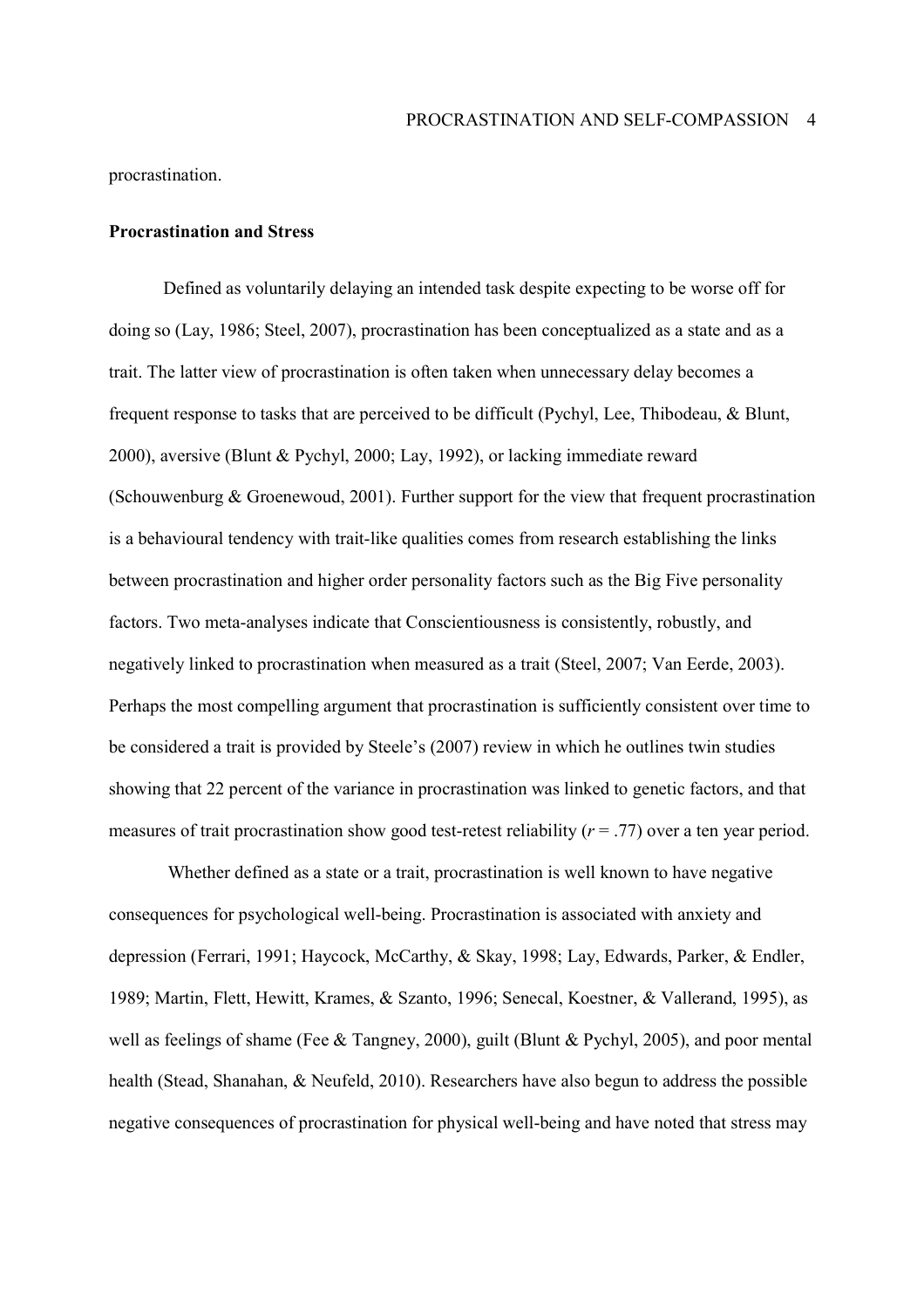play a key role (Sirois et al., 2003; Tice & Baumeister, 1997). For example, research with both student and adult populations provide support for the notion that stress mediates the link between procrastination and poor health outcomes (Sirois, 2007; Sirois et al., 2003). Expanding on the findings of these initial cross-sectional studies at least two longitudinal studies have examined the links between trait procrastination and stress over time. In the first study trait procrastination was prospectively linked to stress initially and at each of the two 4-month follow-up surveys administered to a large sample of college students (Sirois, Voth, & Pychyl, 2009). In the second study, which used a cross-panel design, procrastination was cross-sectionally correlated to a related construct, psychological distress, at each of the three points of assessment across the academic term (Rice, Richardson, & Clark, 2012). Understanding the procrastination-stress relationship is therefore essential for the development of interventions to help reduce the negative consequences procrastination may have for health and well-being.

Although these longitudinal studies provide some support for the argument that stress is an outcome of procrastination, it could also be argued that the direction of causality is reversed, with procrastination being an outcome of experiencing increased stress. For example, Tice, Bratslavsky & Baumeister (2001) have demonstrated that a negative mood induction can result in more time spent procrastinating as a way to restore positive mood, supporting the notion that procrastination has to do with the primacy of short-term mood repair over long-term goal pursuit (Sirois & Pychyl, in press). However, this alternate explanation of the direction of causality only holds if procrastination is conceived of as a single act. When procrastination is defined as a traitlike ongoing behavioural style that is reasonably stable over time it is more difficult to view procrastination as an outcome of transitory perceived stress. Instead it is more plausible that trait procrastination is associated with characteristic ways of thinking such as negative self-evaluative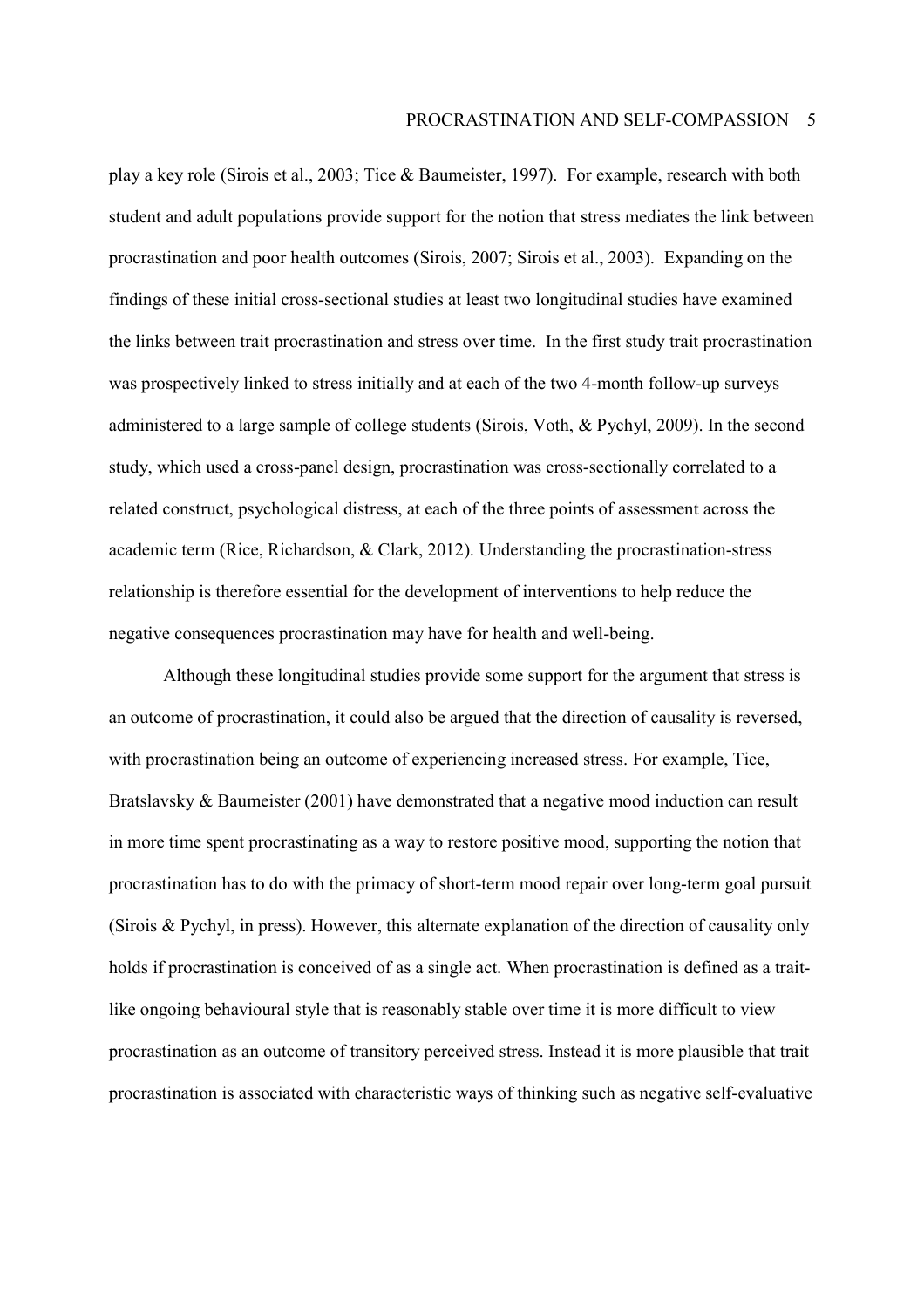thoughts which contribute to the stress that procrastinators experience.

A growing body of evidence supports the view that procrastinators' self-evaluative thoughts are central for understanding the stress associated with trait procrastination. Recalling past procrastinating behaviour can increase feelings of anxiety (Lay, 1994), and emotional upset (Milgram, Gehrman, & Keinan, 1992), and trying to follow through with previously delayed tasks can contribute to worry and anxiety (Ferrari, 1991; Solomon & Rothblum, 1984), and negative self-evaluations (Flett et al., 1995). As well, chronic procrastinators will judge others who procrastinate more harshly than those who do not suggesting that they also view their own procrastination negatively (Ferrari, 1992).

Findings from several studies illustrate the nature of the negative self-evaluative thoughts that procrastinators engage in and how they may be linked to stress. In a prospective study conducted by McCown and colleagues (McCown, Blake, & Keiser, 2012) procrastinators logged into a website and recorded their thoughts during actual instances of procrastination. Using an empirically-based, computer-scored content analysis of the irrational thoughts associated with procrastination, students scoring high on trait procrastination were found to make a greater number of self-depreciating statements compared to non-procrastinators. Statements such as "I'm thinking now that I'm simply too stupid to benefit from more studying, so I'll just hang out on Facebook<sup> $\cdot$ </sup> (McCown et al., 2012) exemplify the type of negative self-evaluations that were made. In addition to these self-depreciating statements, there is evidence that procrastinators also engage in negative automatic thoughts as they think about past procrastination and/or their difficulty in completing upcoming tasks. Stainton and colleagues (Stainton, Lay, & Flett, 2000) have proposed that trait procrastinators engage in a specific type of negative automatic thought, procrastinatory cognitions, that resembles rumination over past procrastination behaviour.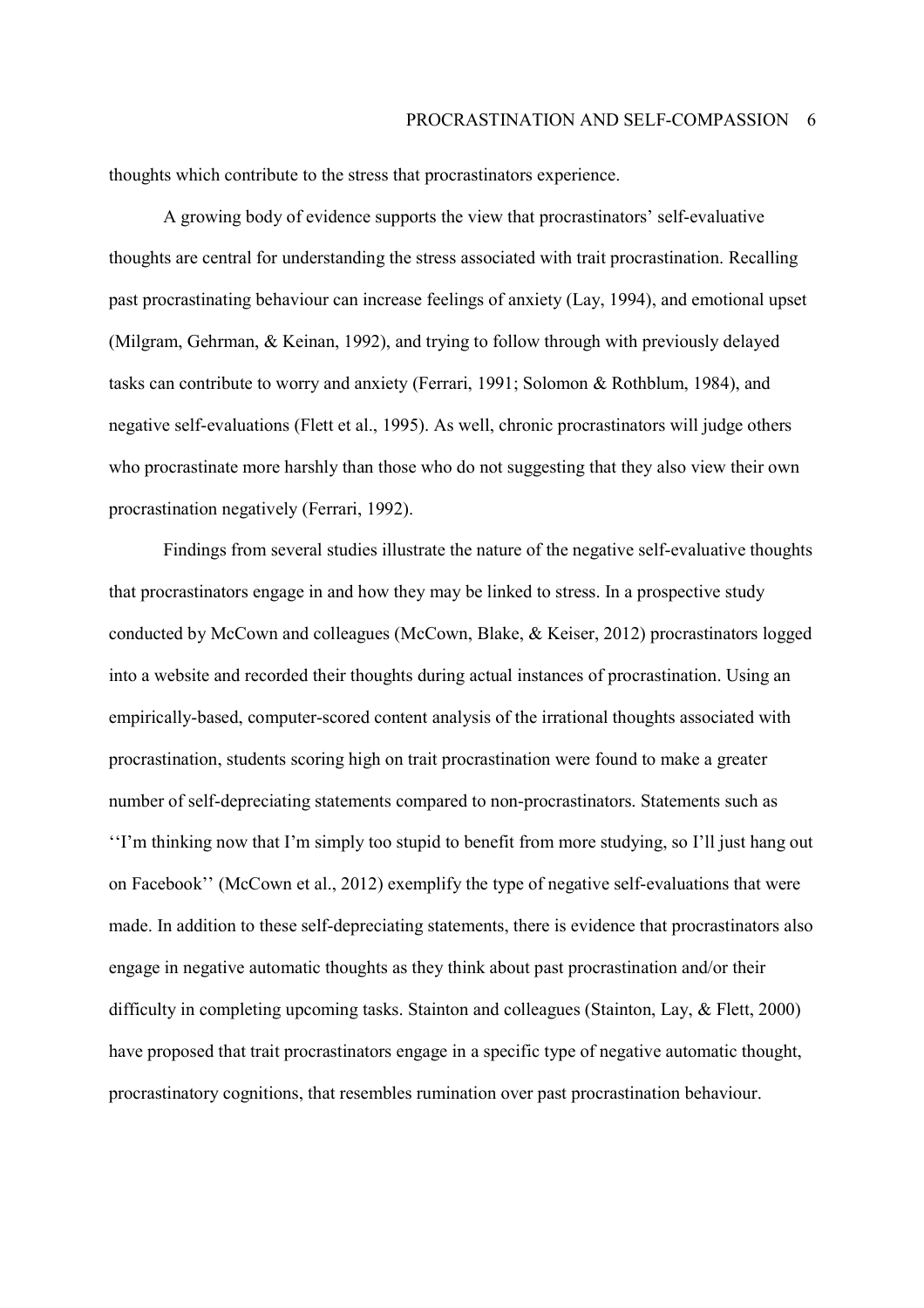Moreover, these thoughts are posited to occur frequently, and therefore may reflect a relatively stable tendency to engage in negative automatic thoughts about the self. Consistent with incompleteness theories of cognition (Gold & Wegner, 1995), Stainton et al. (2000) suggest that this type of ruminative thought, which includes self-blame and brooding about past procrastination, arises when there is difficulty in performing instrumental behaviours that would help one complete their goals. Across two studies trait procrastination was associated with procrastinatory thoughts (Stainton et al., 2000). Moreover, these negative procrastination-related thoughts mediated the link between procrastination and negative affect in the first study, and were prospectively associated with distress and actual procrastination in the second study. Similarly, Flett and colleagues (2012) found that negative automatic thoughts related to procrastination were associated with elevated levels of stress and distress. Together this research provides support for the notion that procrastination-related negative self-evaluations may contribute to the stress associated with trait procrastination.

#### **Self-compassion and Stress**

Self-compassion is one quality that may provide additional insight into the stress associated with trait procrastination as well as possible ways to reduce procrastination-related stress and perhaps even procrastination tendencies. In contrast to self-criticism and negative selfevaluations, self-compassion involves taking a kind, compassionate and accepting stance towards oneself in instances of suffering due to forces beyond one's control as well as when the suffering is due to personal failings (Neff, 2003b). However, it is not simply the inverse of self-criticism as self-compassion has been found to predict depression and anxiety even after controlling for selfcriticism (Neff, 2003a). Instead, self-compassion is proposed by Neff (2003b) to be comprised of three main components: self-kindness, being kind rather than critical towards oneself in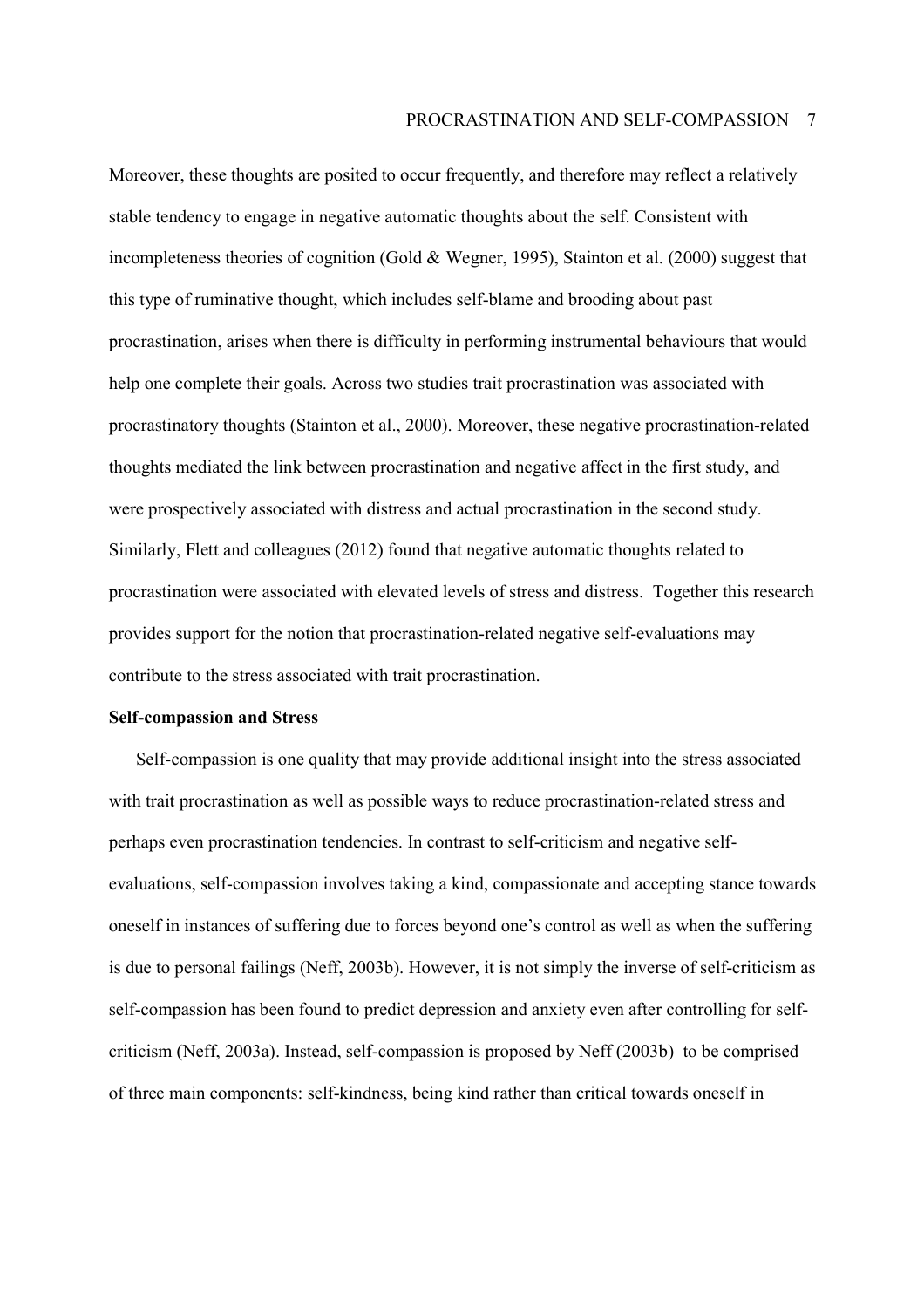difficult times; common humanity, recognizing imperfection and suffering as a common human experience rather than something that is isolating; mindfulness, taking a balanced nonjudgemental approach to one's emotions rather than becoming overidentified with negative thoughts and feelings. Given these dimensions it is not surprising self-compassion is linked to enhanced psychological well-being, and decreased anxiety, depression, and rumination (Neff, Rude, & Kirkpatrick, 2007). Self-compassion may play a role in adaptive self-regulation by reducing the negative emotional states and self-blame that can derail successful self-regulation (Terry & Leary, 2011). Self-compassion is also associated with the use of adaptive coping strategies such as cognitive restructuring which may help reduce stress (Allen & Leary, 2010), and is negatively associated with avoidance-oriented coping strategies (Neff, Hsieh, & Dejitterat, 2005).

#### **Procrastination and Self-compassion**

Current research indicates that evaluating oneself in an unkind, critical, and judgmental manner may be one way that procrastinators contribute to the stress they experience. If we conceptualize less self-compassion as taking a negative evaluative stance towards oneself then having less self-compassion may be one quality that explains the procrastination-stress relationship. Although self-compassion has not been examined as potential mediator of the procrastination-stress link, there is some evidence that this may be the case. First, one study of undergraduate students found that procrastination scores were the highest for students who had moderate to low levels of self-compassion (Williams, Stark, & Foster, 2008).

have been two studies that tested the role of qualities associated with lower levels of selfcompassion in explaining the procrastination-stress relationship. In a study of nurses' health behaviours, trait procrastination was associated with measures of stress and health-related self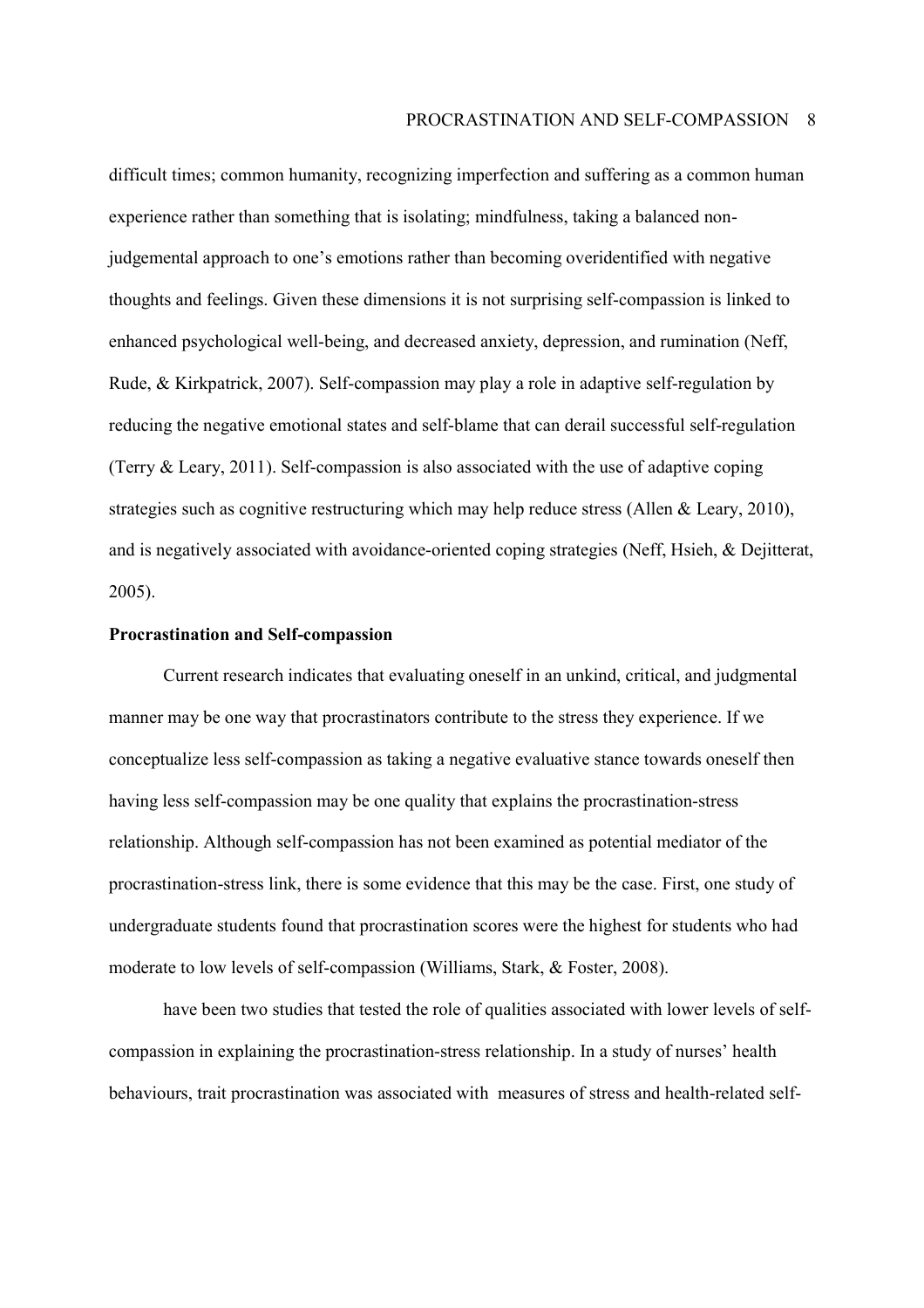blame including whether the nurses felt they were taking care of their health as well as they should be (Sirois & Stout, 2011). Structural equation analyses revealed that procrastination was associated with self-blame for not engaging in the health behaviours they should, and that selfblame further explained the link between procrastination and perceived stress. In another investigation a component of self-compassion, mindfulness, and its relations with trait procrastination, stress and health was examined in a large sample of undergraduate students (Sirois & Tosti, 2012). Procrastination was associated with stress, low levels of mindfulness and less frequent practice of mindfulness promoting activities such as yoga and meditation. More importantly, mindfulness mediated the association between stress and procrastination. Because self-compassion includes not only mindfulness but also self-kindness and common humanity (Neff, 2003b), the lack of which could be considered being self-critical and self-blaming, it is plausible that lower levels of self-compassion are similarly linked to trait procrastination.

Given the stability of trait procrastination (Steel, 2007), a final issue in proposing that self-compassion may mediate the procrastination-stress relationship is the question of why procrastination may be associated with the development of a habitual lack of self-compassion. Indeed Neff (2003a) has noted a 3-week test-retest reliability of .93 for the Self-compassion Scale, suggesting that self-compassion may be a relatively stable quality. One potential explanation involves the nature of the cognitions associated with chronic procrastination. As noted previously, individuals who habitually procrastinate are prone to engaging in ruminative thoughts about past procrastination behaviour because they are unable to engage in instrumental behaviours to move them closer to their goals (Stainton et al., 2000). Over time these frequent negative self-evaluations may foster a more generalized tendency towards self-blame, selfcriticism, as well as difficulty in disengaging from their ruminative self-judgements. Consistent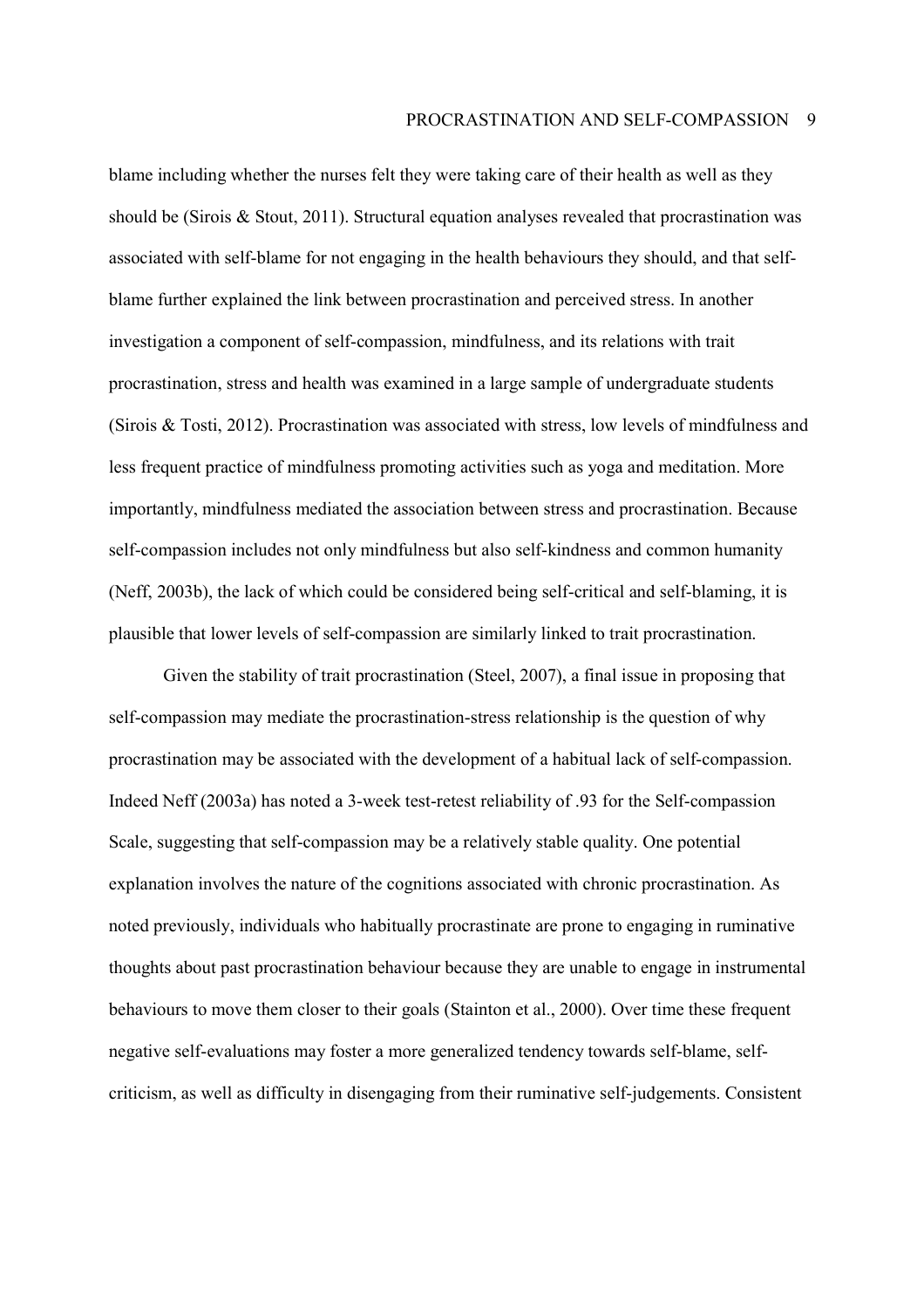with this notion, McCown and colleagues' (2012) content analysis of trait procrastinators' selfreferent cognitions revealed a generalized tendency to be critical and unkind to oneself with statements such as "I'm simply too stupid..." which is akin to having a lack of self-compassion.

## **The Current Study**

Overall, research and theory suggests that trait procrastinators may not treat themselves with self-compassion, and this may contribute to the stress they experience. Yet, to date the role of self-compassion in explaining the stress associated with procrastination has not been investigated. The objectives of this study were therefore to investigate the links between trait procrastination and self-compassion, as well as the indirect effects of procrastination on stress through self-compassion. Accordingly, the focus was not on demonstrating the links between self-compassion and reduced stress levels that have been reported in other studies (Allen & Leary, 2010; Neff & McGehee, 2009), but rather to explore how low levels of self-compassion might account for the stress associated with trait procrastination. By bringing together these two literatures the results from this study may help provide insight into to understand the stress associated with trait procrastination and how it may be reduced, as well as highlight a negative behavioural style associated with low levels of self-compassion.

## Methods

## *Participants and procedure*

The present study included data from four independent samples that was collected as part of a larger program of research investigating the links between self-regulation, stress, and health. Samples 1 through 3 ( $N = 145$ ,  $N = 339$ ,  $N = 190$ ) consisted of undergraduate student samples from a University in South-western Ontario, and sample 4  $(N = 94)$  consisted of communitydwelling adults from this same region. For samples 1 through 3 the data analysed for the current study was obtained with a single collection, whereas for sample 4 prospective data was collected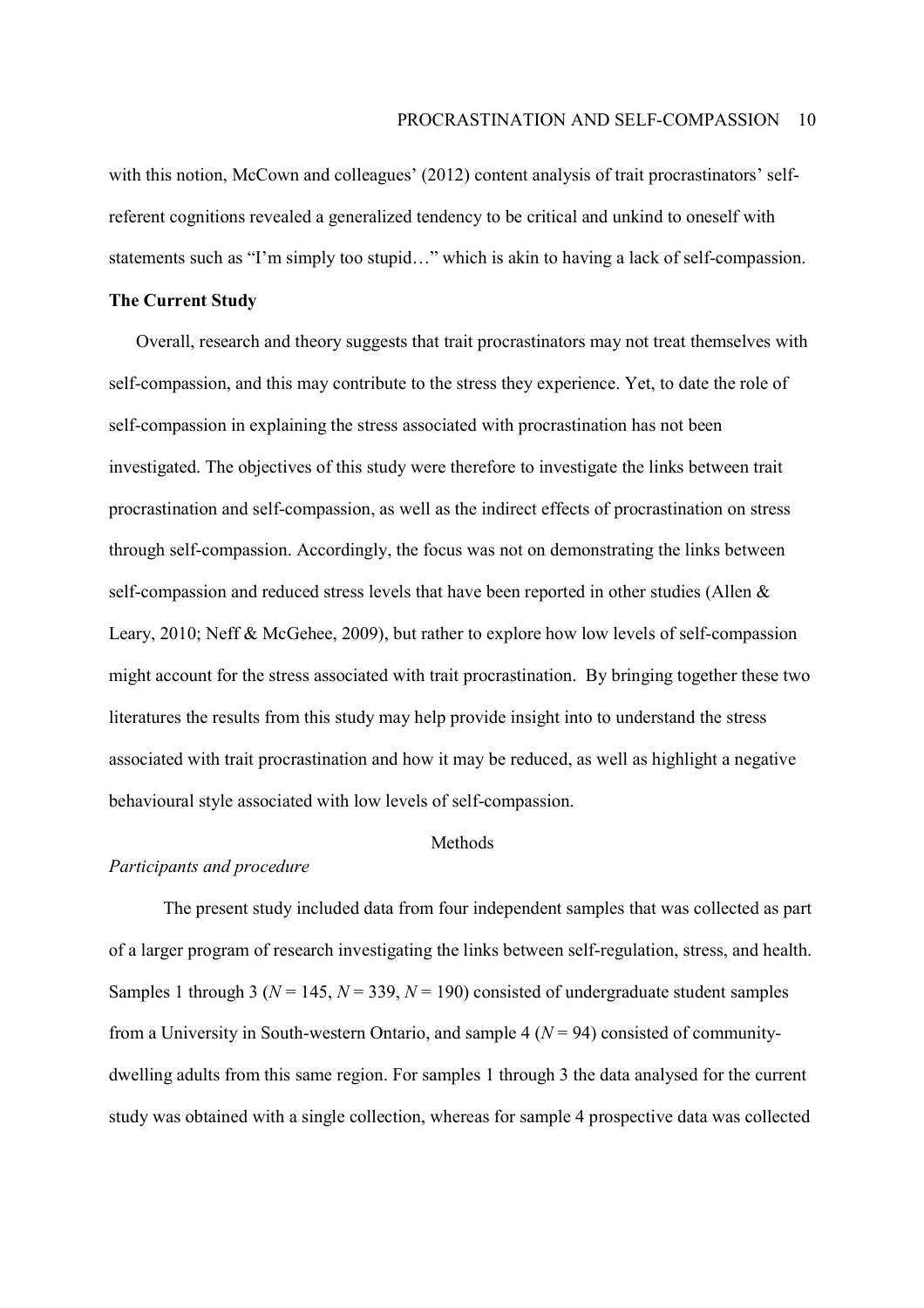at two time points, six months apart. The data collection for all samples spanned a period of 4 years from 2006 to 2010, and the combined sample size was 768. The data from Sample 2 ( $N =$ 339) has been previously analyzed with respect to procrastination and health but did not involve an analysis of self-compassion (Sirois & Tosti, 2012). As outlined in Sirois & Tosti (2012) 11 participants were removed from the original sample of 350 due to excessive missing data or poorly completed surveys. For the remaining three samples any cases missing 20 percent or more on any of the key variables were removed from the data using a listwise deletion prior to analyses.

Table 1 summarizes the demographic characteristics and relevant measures completed for each of the four samples. The three undergraduate samples were recruited through a participant pool and received course credit for their participation. The participants for sample 1 completed a paper survey in the lab, sample 2 completed an online survey hosted on a secure University server, and sample 3 completed an online survey in the lab. The community adult sample was recruited as part of a prospective naturalistic observational study examining the links between trait procrastination and making intended healthy changes, the results of which are reported elsewhere (Sirois, Giguère,  $\&$  Eren, in revision). The current study focuses solely on the associations among procrastination, self-compassion, and stress in this sample. Participants who intended to but had not started to make healthy lifestyle changes were recruited through ads and notices placed in the community and through a recruitment booth at the local mall and then contacted 6 months later to assess their progress in making the healthy changes on their own. Participants were given incentive gift cards worth \$15 for completing the Time 1 survey and returning it by mail, and \$30 for their Time 2 participation six months later which involved completing a survey in person in the lab or by mail to report their success or lack thereof in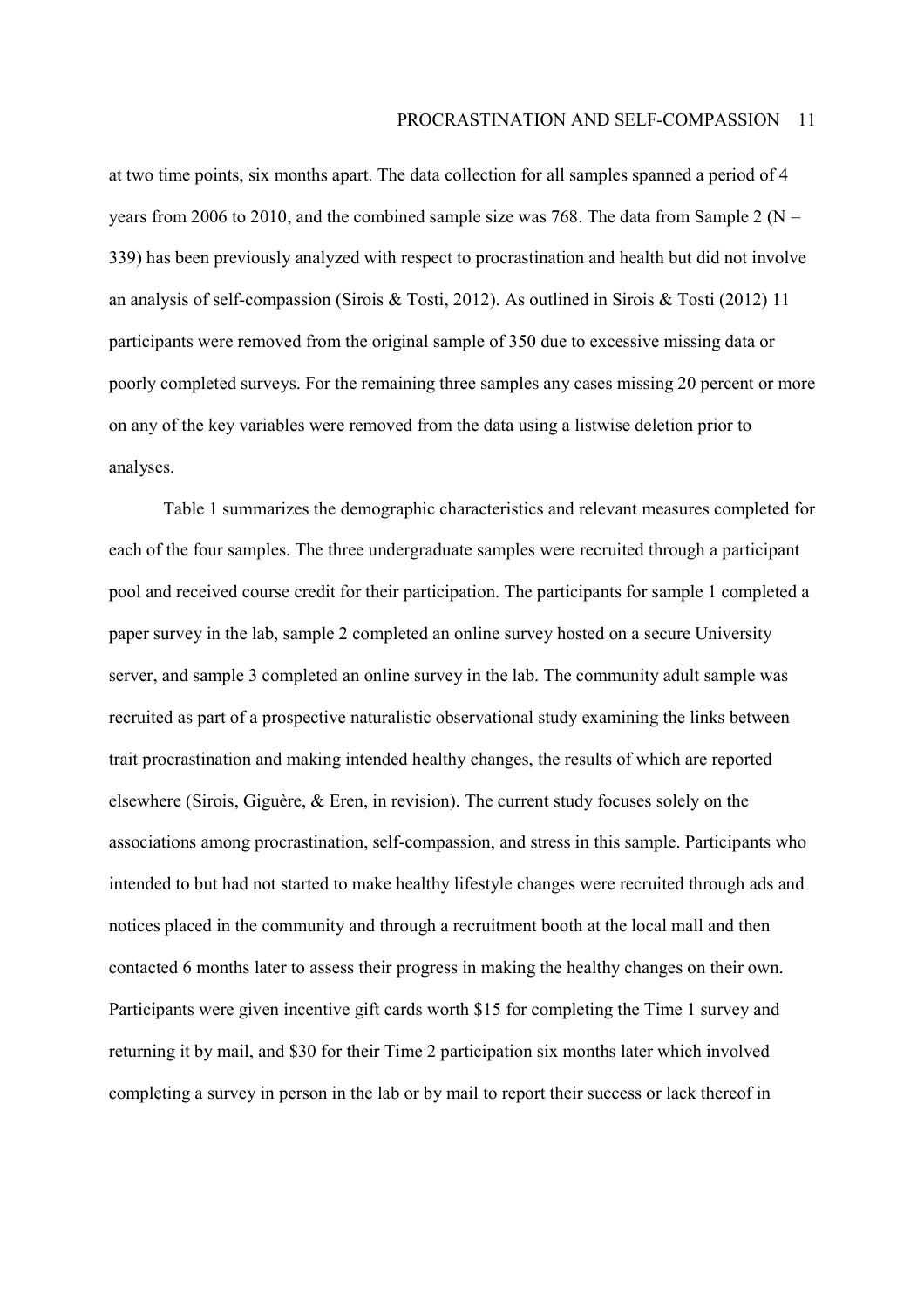making their intended healthy changes. The Time 1 sample consisted of 207 participants and of these 94 completed the Time 2 survey 6 months later. Measures of procrastination were completed in the Time 1 survey and a measure of self-compassion was completed at the Time 2 survey. Perceived stress was assessed in both surveys.

#### *Measures*

Table 2 provides a summary of the scale means and reliabilities across each of the four samples.

*Procrastination.* Two different measures of trait-like procrastination were used for this study. Layís General Procrastination scale (GPS; Lay, 1986), a 20-item scale that assesses tendencies towards procrastination in general across a range of tasks, was completed by all four samples. Items such as "I generally delay before starting work I have to do" are scored on a 5point Likert-type scale ranging from 1 (false of me) to 5 (true of me) The scale includes 10 reverse-scored items, and the sum of all items yields a single score with high values indicating a greater tendency to procrastinate. The GPS has demonstrated good internal consistency previously ( $\alpha$  = .82; Lay, 1986). In addition to the GPS, the revised Adult Inventory of Procrastination (AIP-R; McCown & Johnson, 2001) was also completed by samples 1 and 4. This revised 15-item measure assesses trait-like procrastination motivated by avoiding task unpleasantness. There are 7 positively and 8 negatively keyed items. Items such as "I am not very good at meeting deadlines" are scored on a 7-point Likert-type scale ranging from 1 (Strongly Disagree) to 7 (Strongly Agree). After reverse scoring the negative items all 15 items are summed with higher scores reflecting a greater tendency towards task avoidant procrastination. The AIP-R also includes five distracter items as recommended by the scale creators. This scale has demonstrated good internal consistency ( $\alpha$  = .84, *N* = 984; McCown & Johnson, 2001).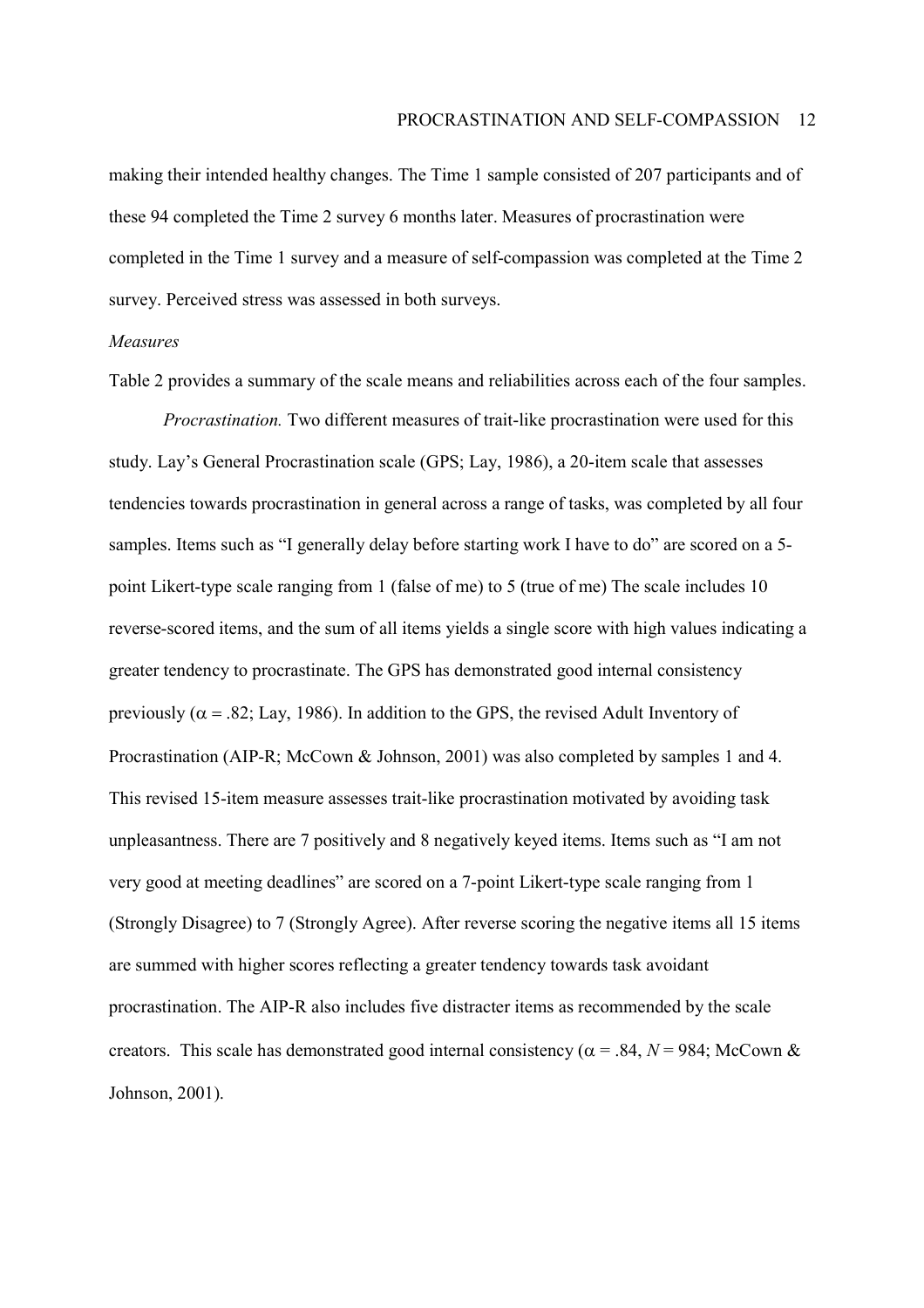*Self-Compassion*. The 26-item Self-Compassion Scale (SCS; Neff, 2003a) was completed by all samples. This scale assesses the three main components of self-compassion, Self-Kindness (Self-judgment), Common Humanity (Isolation), and Mindfulness (Over-identification), using both positive and negative scored items for each component subscale. Self-kindness items include "I try to be loving towards myself when I'm feeling emotional pain", whereas Selfjudgment items include "I'm disapproving and judgmental about my own flaws and inadequacies "; Common Humanity items include "I try to see my failings as part of the human condition", whereas Isolation items include "When I fail at something that's important to me, I tend to feel alone in my failure"; Mindfulness items include "When something painful happens I try to take a balanced view of the situation", whereas Over-identification items include "When I'm feeling down I tend to obsess and fixate on everything that's wrong". Previous research indicates that the subscales are highly inter-correlated and are therefore best explained by a single higher order factor of self-compassion (Neff, 2003a). All items are prefaced with the statement "how I typically act towards myself during difficult times" and respondents indicate how often they behave in the described way using response options ranging from 1 (Almost Never) to 5 (Almost Always). A total self-compassion score is obtained by averaging the mean subscale scores after reverse coding the negative items. This scale has demonstrated good reliability (Neff, 2003a). The community adult sample completed the SCS at the six month follow-up after they reported whether or not they were successful in making their intended healthy changes.

*Stress.* The Perceived Stress Scale (PSS; Cohen & Williamson, 1988) was completed by all four samples. This 10-item version of the widely used empirically established index of general stress appraisal measures the perceived stressfulness of events experienced within the past month. Items such as "In the last month, how often have you felt nervous and stressed" are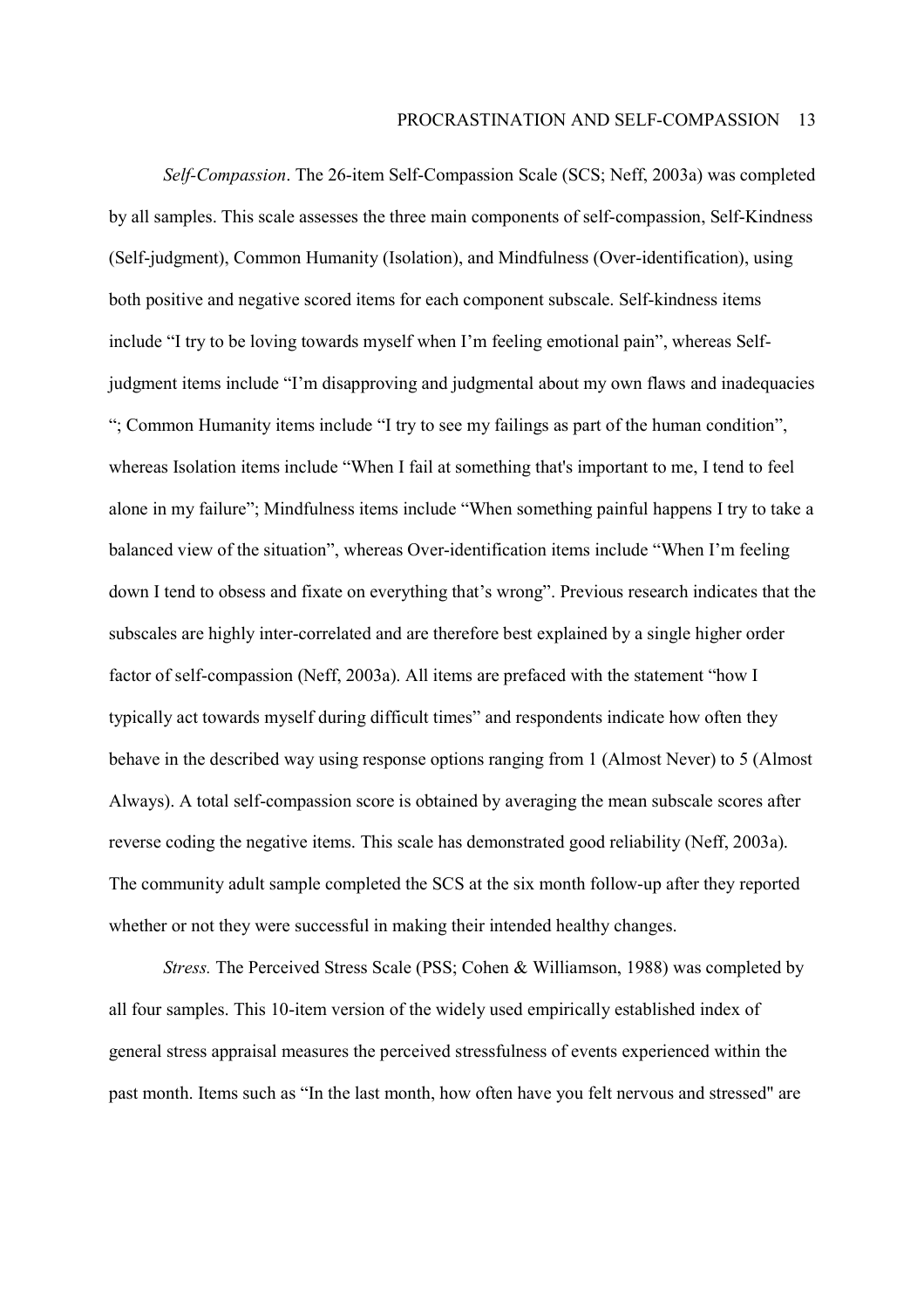rated on a 5-point scale with response options ranging from "never" to very "often". The PSS has demonstrated adequate internal consistency (Cohen & Williamson, 1988). For the community adult sample, the PSS completed at the six month follow-up was analyzed.

### Results

#### *Descriptive Results*

 The means and standard deviations of the study scales for each of the four samples are presented in Table 2. One-way ANOVAs were conducted to examine if the means for procrastination (GPS), self-compassion, and perceived stress differed between groups. Significant group differences were found for procrastination,  $F(3, 764) = 8.29$ ,  $p < .001$ , and perceived stress,  $F(3, 764) = 13.24$ ,  $p < .001$ , but not self-compassion  $F(3, 763) = 2.07$ ,  $p = .10$ . Because Levene tests indicated unequal variances among the samples for perceived stress Results of the post hoc analyses indicated that the community adult sample (sample 4) scored significantly lower on perceived stress than two of the student samples, sample 2 and sample 3,  $p$ <sup>'s <</sup> .001. Similarly, the community adult sample scored significantly lower on procrastination than each of the three student samples, all  $p$ <sup>'</sup>s < .001.

Analyses to determine if those who participated at Time 2 in the adult community sample differed from those who did not participate found no significant differences on any of the demographic characteristics. However, there was a non-significant trend towards higher procrastination scores among those who did not participate at Time 2 ( $M = 2.55$ ,  $SD = 0.61$ ) compared to those who did ( $M = 2.38$ ,  $SD = 0.63$ ;  $t(205) = 1.93$ ,  $p = .055$ ).

## *Associations Between Procrastination, Self-compassion, and Stress*

 The correlations of self-compassion with procrastination and perceived stress are presented in Table 3. When measured with the General Procrastination Scale (GPS), selfcompassion was significantly and negatively associated with procrastination in each of the four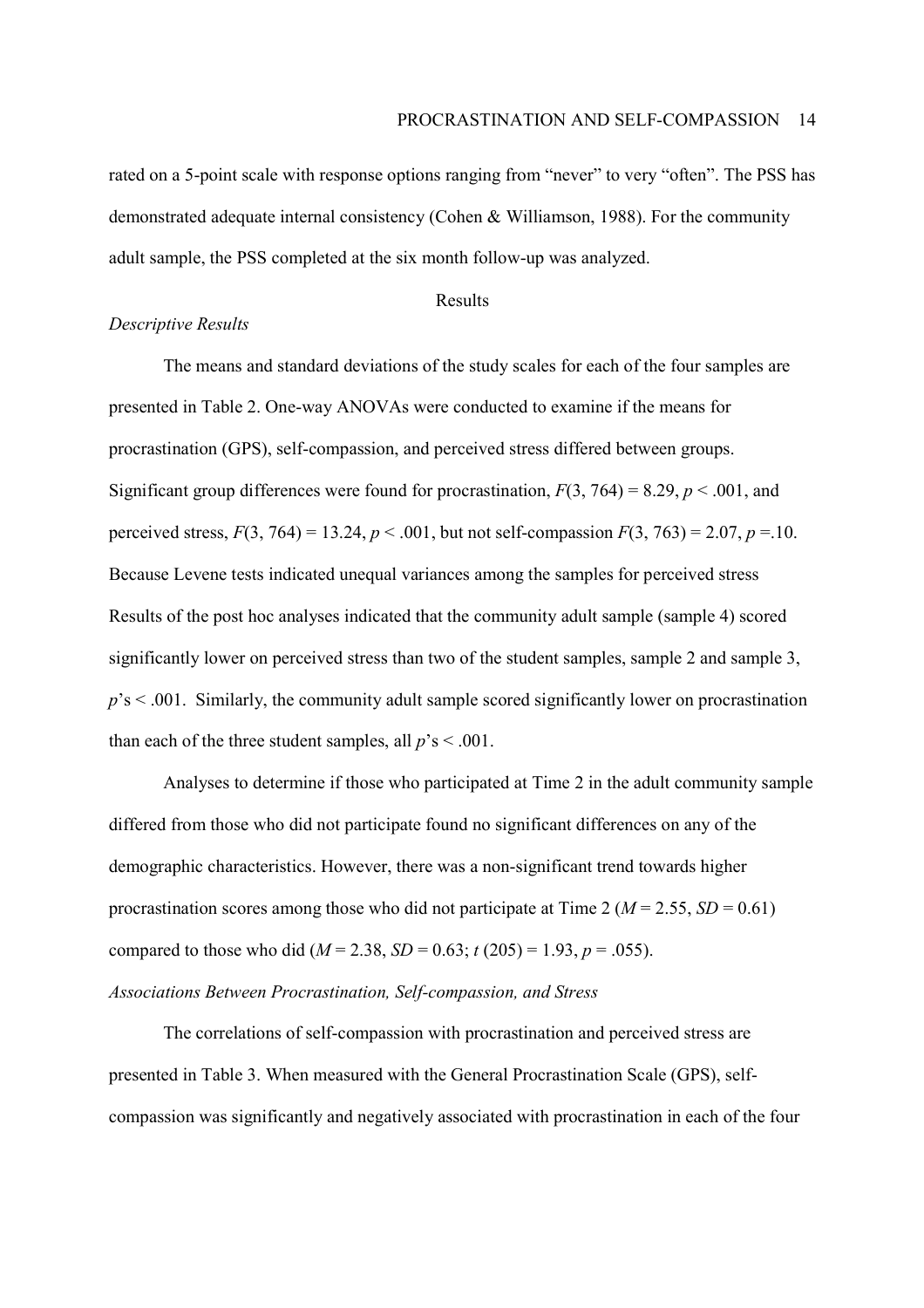samples. However, when procrastination was measured with the Adult Inventory of Procrastination, revised (AIP-R), self-compassion was only significantly and negatively associated with sample 1, the student sample, but not sample 4, the adult community sample. The GPS and the AIP-R were positively correlated in both the adult sample  $(N = 207)$ ,  $r = .70$ , and the student sample,  $(N = 145)$ ,  $r = .79$ . Procrastination (GPS) was positively and selfcompassion was negatively correlated with perceived stress in all four samples indicating that tests of the indirect effects of procrastination on stress through self-compassion were appropriate.

 To test whether the strength of the correlations among self-compassion and procrastination differed across the four samples Fisher *r*-to-*z* transformations were conducted. The results revealed that the strength of the correlations between self-compassion and procrastination did not differ among any of the three student samples or between the adult community sample and any of the student samples (see Table 3). There were no significant differences in the strength of associations between procrastination and stress among any of the samples.

 Finally, to obtain a more comprehensive understanding of the associations between procrastination (measured by the GPS) and self-compassion across the samples, a meta-analysis was conducted on the correlations from the four samples. A weighted mean correlation  $(\rho)$  was calculated as the average of the individual effects (*r*) weighted by the reciprocal of their variance following the method suggested by Hedges & Olkin (1985). The effects size calculations and analyses were conducted with the meta-analytic software program Comprehensive Metaanalysis, Version 2 (Biostat, 2006). The calculation of  $\rho$  included a test of the homogeneity of the set of effect sizes with the *Q* statistic, a test of the significance of the effect, and a 95% confidence interval. The results of the meta-analysis revealed a significant negative average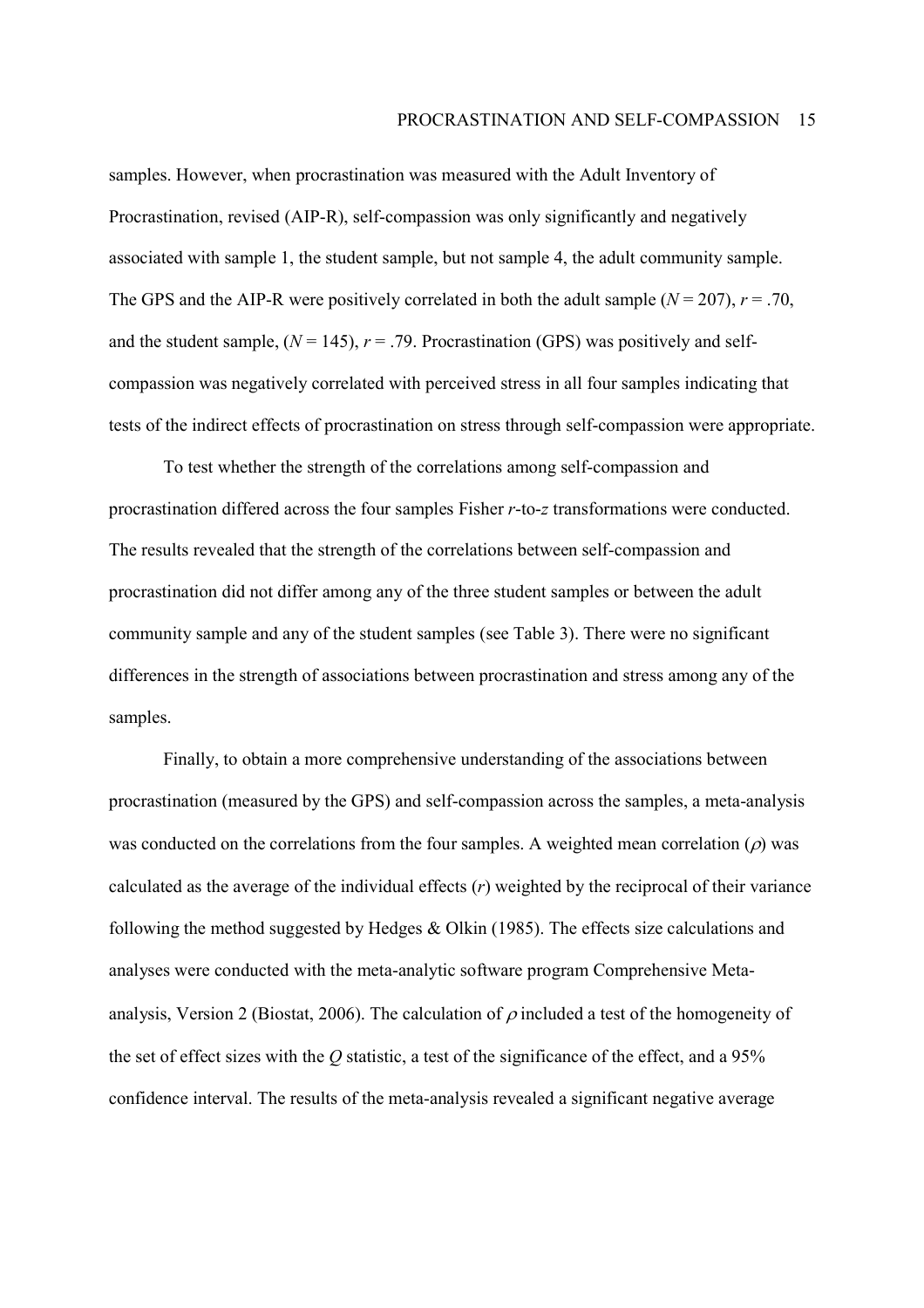correlation between procrastination and self-compassion,  $\rho = -.31$  (CI = -. 38/ -.23),

 $p < .001$ , and that the set of effects was homogeneous,  $Q(3) = 2.145$ . According to Cohen's (1988) guidelines, this means that procrastination had a moderate sized negative association with self-compassion across the four samples. Supplemental meta-analyses were conducted on the associations between procrastination ad stress, and self-compassion and stress. The average correlation between procrastination and stress was significant,  $\rho = .34$  (CI = . 27/ .40)  $p < .001$ , as was the average correlation between self-compassion and stress,  $\rho = -0.61$  (CI = -. 66/ -.57),  $p < .001$ .

### *Indirect Effects of Procrastination on Stress Through Self-compassion*

Mediation of the effects of procrastination on stress through self-compassion in each sample was tested following the basic criteria of Baron and Kenny (1986). However, the use of the Sobel (1982) test has been criticized as a means for testing the significance of the indirect effects because of the assumptions it makes regarding the sampling distribution of the indirect effect (Preacher & Hayes, 2008). Accordingly, the significance of the indirect effects were evaluated using a bootstrapping resampling procedure which involved drawing 5,000 bootstrapped samples from the data in order to estimate the indirect effect for each of the resampled data sets (Preacher & Hayes, 2004; Shrout & Bolger, 2002).

Table 4 presents a summary of the mediation analyses and indirect effects analyses for each of the four samples which used 5000 bootstrapping resamples and bias corrected 95 percent confidence intervals.

The results of the indirect effects analyses for the three student samples, Sample 1 (S1), Sample 2 (S2), and Sample 3 (S3), were essentially the same (see Table 4). The paths from procrastination to self-compassion, and stress, and the paths from self-compassion to stress, were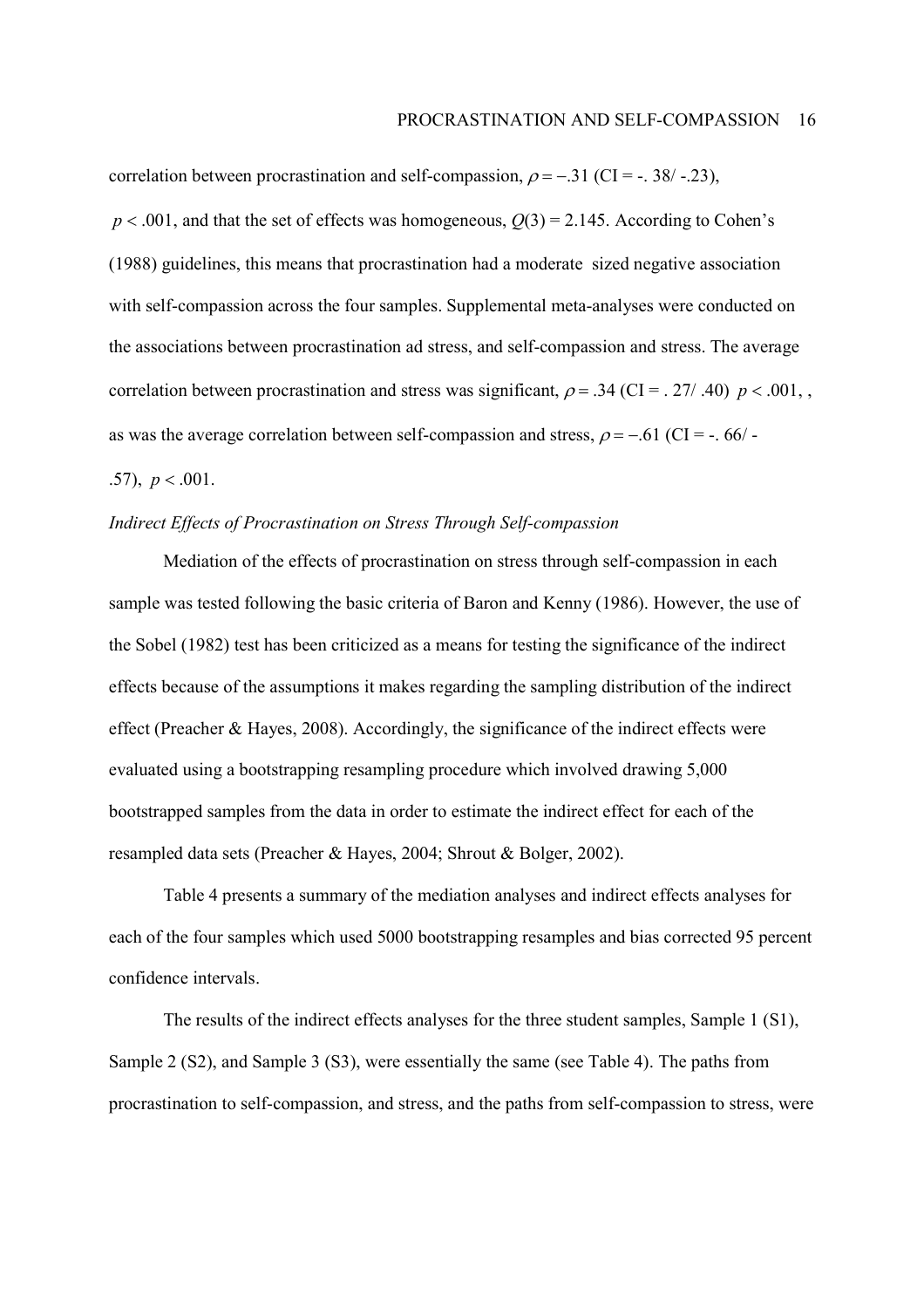all significant (all  $p$ 's  $\leq$  .001). The indirect effect of procrastination on perceived stress through self-compassion was also significant for each of the three samples. However, the direct effect of procrastination on stress in each of the three samples remained significant after accounting for the effects of self-compassion, indicating that self-compassion partially mediated the effects of procrastination on stress among the student samples.

For the adult community sample, Sample 4, the paths of procrastination to selfcompassion and stress, and of self-compassion to stress, were significant. After accounting for the significant indirect effect of procrastination on stress through self-compassion (Table 4), the direct effect of procrastination on stress was no longer significant, suggesting that selfcompassion mediated the link between procrastination and stress. A test of the homogeneity of regression slopes or the *<i>''no interaction assumption*'' was also conducted for each of the samples using the Preacher and Hayes macro MEDIATE (Preacher & Hayes, under review). This test screens for a possible interaction between the independent variable, procrastination, and the mediator, self-compassion in the context of testing for mediation. The tests were non-significant indicating that self-compassion did not moderate the association between procrastination and stress.

Given the cross-sectional nature of these analyses a further mediation analysis was conducted on the Sample 4 longitudinal data, this time controlling for Time 1 perceived stress. After controlling for Time 1 stress the path from procrastination to Time 2 stress was no longer significant  $(B = .12; p = .26)$ . However, the path from self-compassion to Time 2 stress remained significant even after controlling for both Time 1 stress ( $B = -0.45$ ,  $p < 0.001$ ) and procrastination ( $B = -0.45$ ,  $p < 0.001$ ). The indirect effect of procrastination on Time 2 stress through self-compassion after controlling for Time 1 stress was not significant,  $(B = .08; 95\%$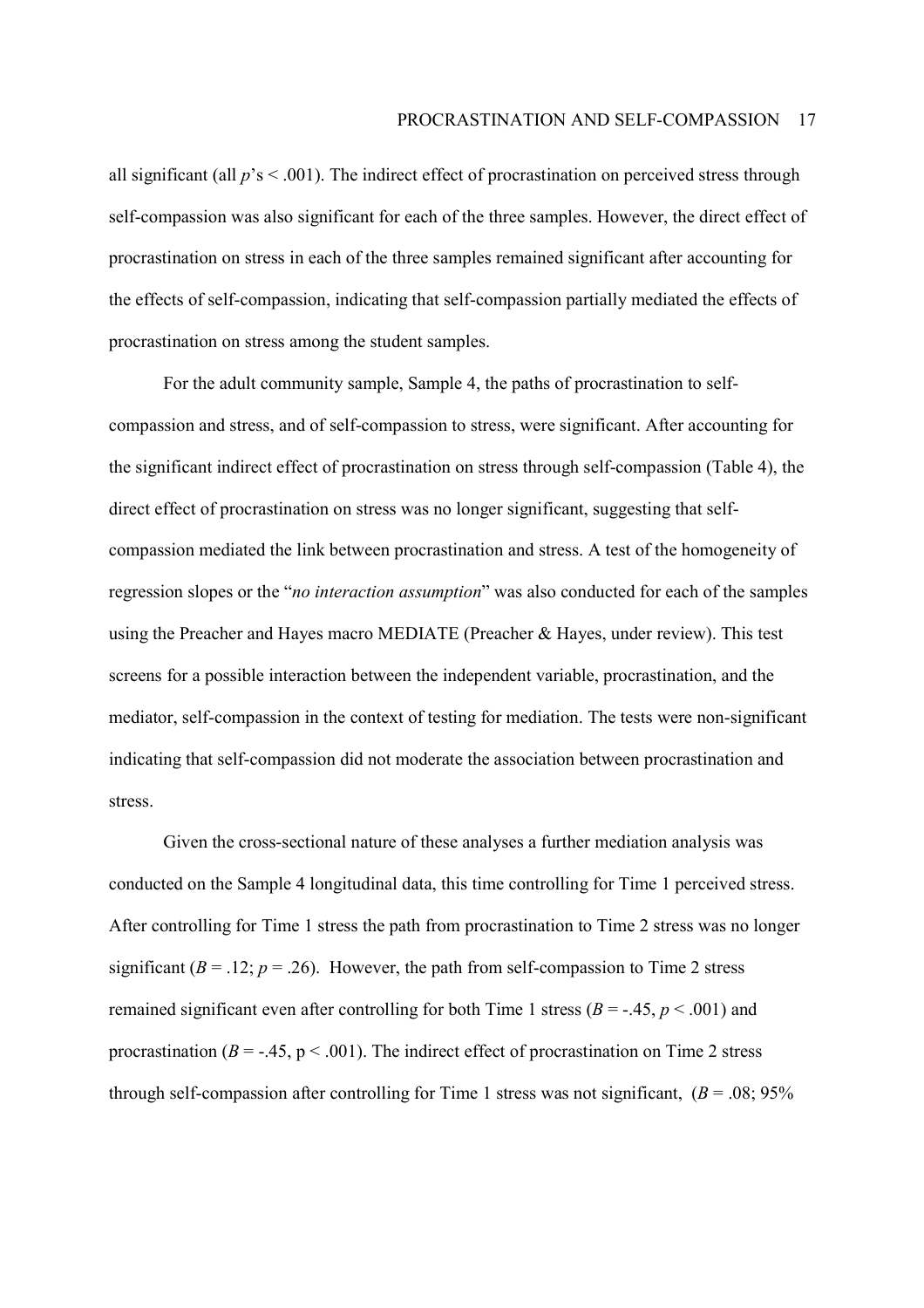CI:  $-.02;19$ ). An inspection of the mean perceived stress scores for Time 1 ( $M = 2.80$ ,  $SD = .64$ ) and Time 2 ( $M = 2.54$ ,  $SD = .74$ ) revealed that Time 2 stress was lower than Time 1 stress. A paired samples *t*-*test* verifying whether there had been significant change in perceived stress from Time 1 to Time 2 was significant,  $t(93) = 3.73$ , Cohen's  $d = .39$ ,  $p < .001$ .

## Discussion

The findings from this study provide support for the proposed relationship between procrastination and self-compassion. Across four different samples, procrastination was significantly associated with lower levels of self-compassion, and lower levels of selfcompassion partially explained the indirect effects of procrastination on stress. The post hoc analyses further indicated that the although the strength of the association between procrastination and self-compassion appeared larger in the student samples compared to the adult sample, none of the tests comparing these associations was significantly different. However, the rather stringent test controlling for Time 1 stress in the supplemental analyses with the adult sample found that self-compassion but not procrastination explained the decreased levels of stress over time. The differences in the analyses between the student and adults samples are intriguing and suggest that the relationships among procrastination, self-compassion and stress may vary across different populations. These differences may be due in part to the lower average procrastination and stress scores in the adult sample compared to the student samples, or perhaps the smaller sample size at Time 2 in the adult sample. Nonetheless, the meta-analyses revealed an overall moderate negative effect size linking procrastination and self-compassion across the four samples.

As this is the first study to examine the role of self-compassion in explaining the stress associated with trait procrastination, the current findings add to an emerging body of research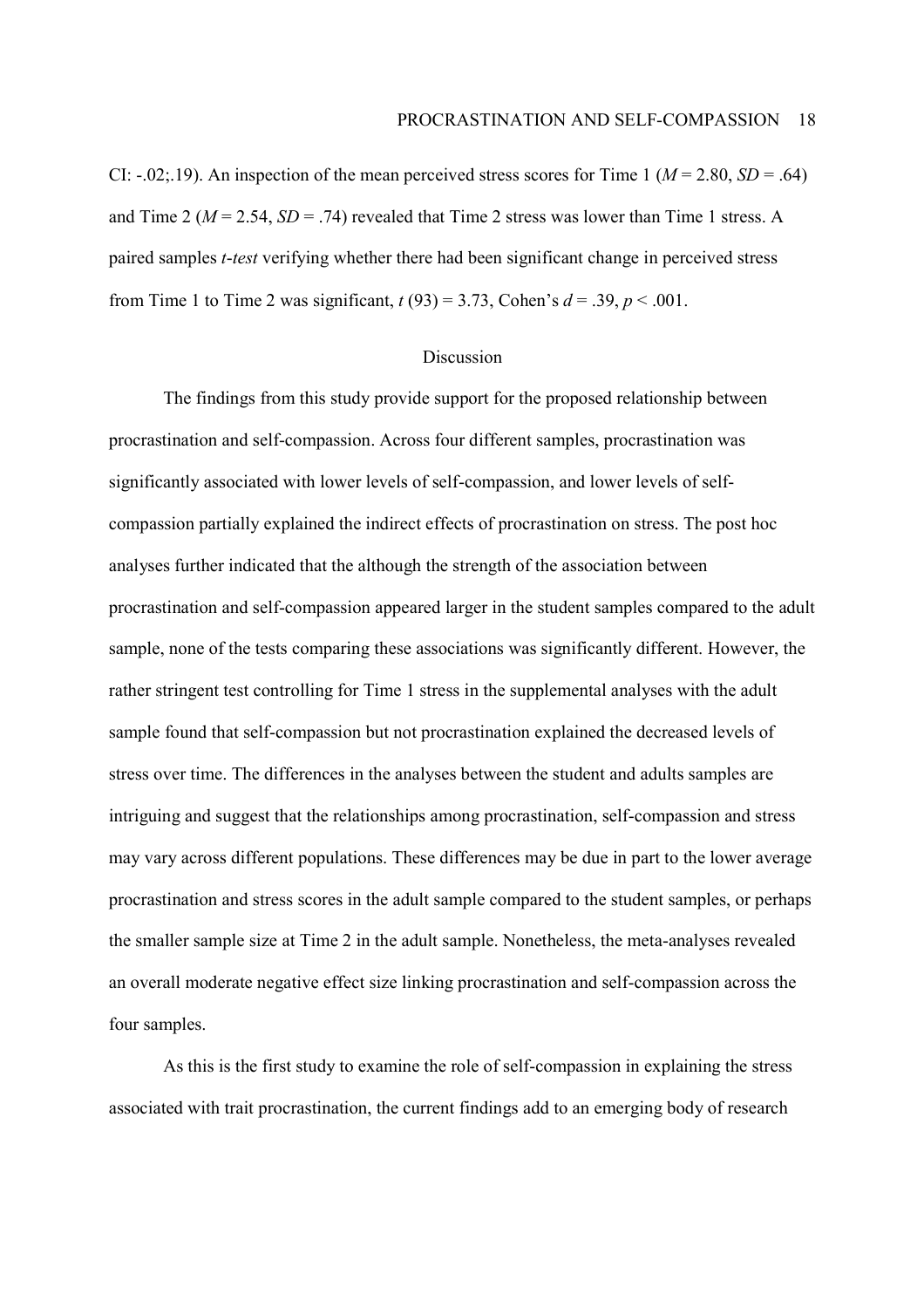that probes the reasons for the higher levels of stress associated with procrastination noted in previous investigations (Flett et al., 1995; Flett et al., 2012; Sirois, 2007; Sirois et al., 2003). Previous work found a role for mindfulness, a component of self-compassion, in explaining the link between procrastination and stress (Sirois & Tosti, 2012). In the current study selfcompassion partially mediated the procrastination-stress relationship indicating that, in addition to becoming overidentified with the negative states associated with procrastination, negative selfjudgements and feeling isolated by one's procrastinating can be a stressful experience that compromises the well-being of those who chronically procrastinate.

The current findings expand on the growing body of research demonstrating the problems associated with lower levels of self-compassion (e.g., MacBeth & Gumley, 2012) by highlighting the self-regulation difficulties associated with not being self-compassionate. Whereas self-compassion is noted as a quality that can enhance self-regulation through reducing negative states and negative self-evaluations such as self-blame that can interfere with adaptive regulation and well-being (Allen & Leary, 2010; Neff & McGehee, 2009; Neff et al., 2007), procrastination is a form of self-regulation failure associated with negative self-evaluations (Flett et al., 1995; Flett et al., 2012; Stainton et al., 2000), self-blame (Sirois & Stout, 2011), and poor well-being (Martin et al., 1996; Rice et al., 2012; Sirois, 2007). The lower levels of selfcompassion among chronic procrastinators noted across the four samples in the current study indicate that treating oneself harshly, with self-blame, criticism, and a general lack of kindness and acceptance after failure to act on intended actions may contribute to the stress associated with procrastinating and further compromise well-being, and potentially physical health. It is also conceivable that other negative ways of conceptualizing the self, such as self-criticism, may demonstrate the same pattern of findings found with lower levels of self-compassion in the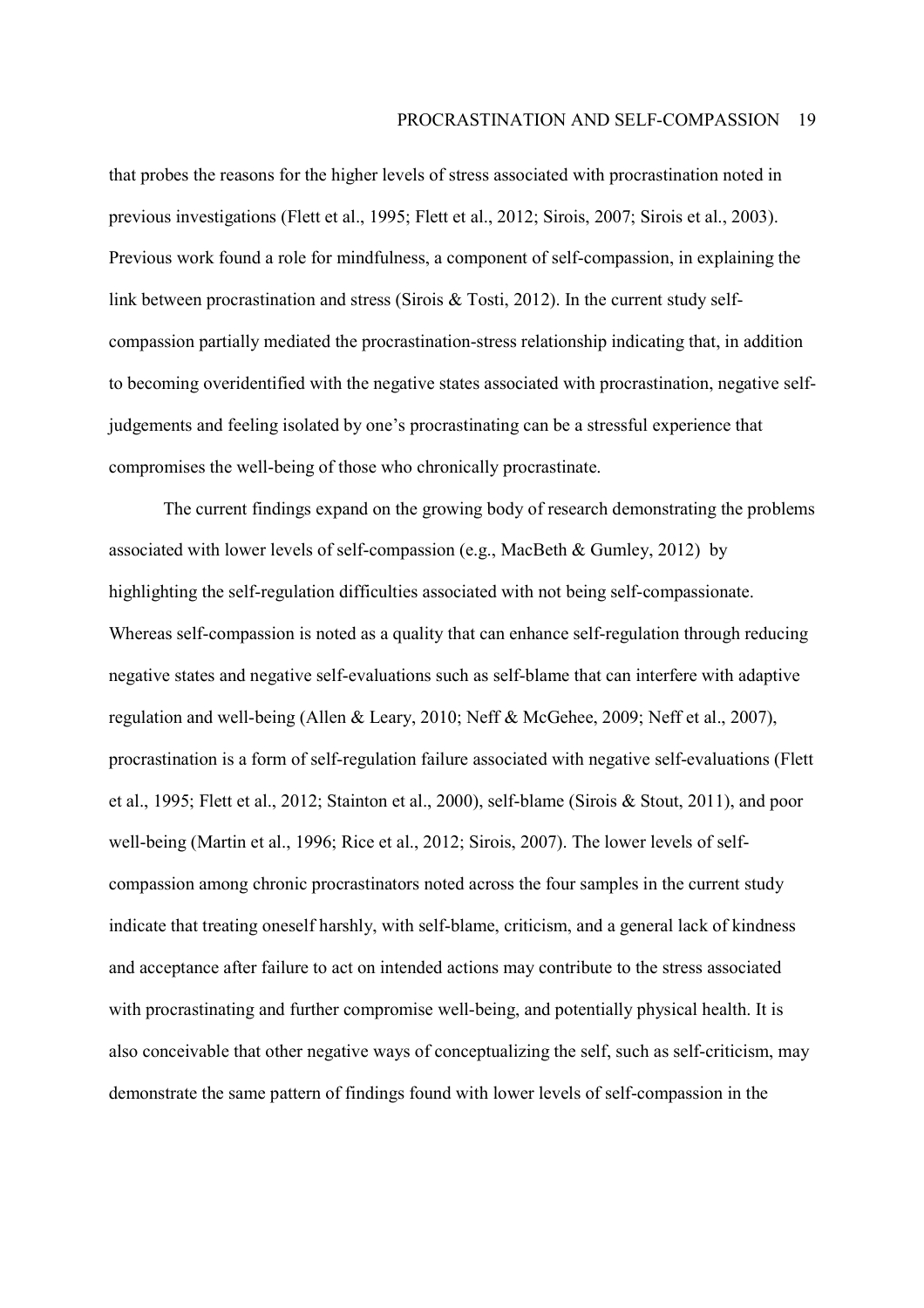current study. However, one could speculate that because having less self-compassion refers to a spectrum of negative ways of relating to the self that includes but is not identical to related constructs such as self-criticism (Neff, 2003a), the mediating role of self-compassion in the procrastination-stress relationship suggested by the current findings may be unique to having less self-compassion. Future research on this issue is clearly needed to provide further insight into this important question.

Although the current findings are cross-sectional and focused on trait procrastination, it is possible that a lack of self-compassion may set the stage for initial instances of procrastination to become more chronic in nature. Indeed research on procrastinatory cognitions, another form of negative self-evaluation associated with trait procrastination, suggests that this is quite possible (Stainton et al., 2000). Viewed from the lens of the theory of meta-cognitive awareness (Teasdale, Segal,  $\&$  Williams, 1995) and other cognitive theories of incompleteness (Gold  $\&$ Wegner, 1995), not being compassionate to oneself after procrastinating could contribute to the self-blame and overidentification with negative states that arise from this act that could in turn promote becoming ruminatively focused on the unattained goal (i.e., end-state thinking) rather than on the ways to attain the goal. These negative self-evaluations could therefore promote a cycle of procrastination. Research demonstrating the link between having less self-compassion and fear of failure (Neff et al., 2005) provides further evidence for the possible multi-directional relationship between procrastination and self-compassion, as fear of failure is often cited as a reason for procrastination (Steel, 2007). Together with recent empirical work on the role of negative self-evaluations for interfering with task persistence (Evans, Baer, & Segerstrom, 2009), a role for low self-compassion in the development of a tendency to procrastination seems plausible.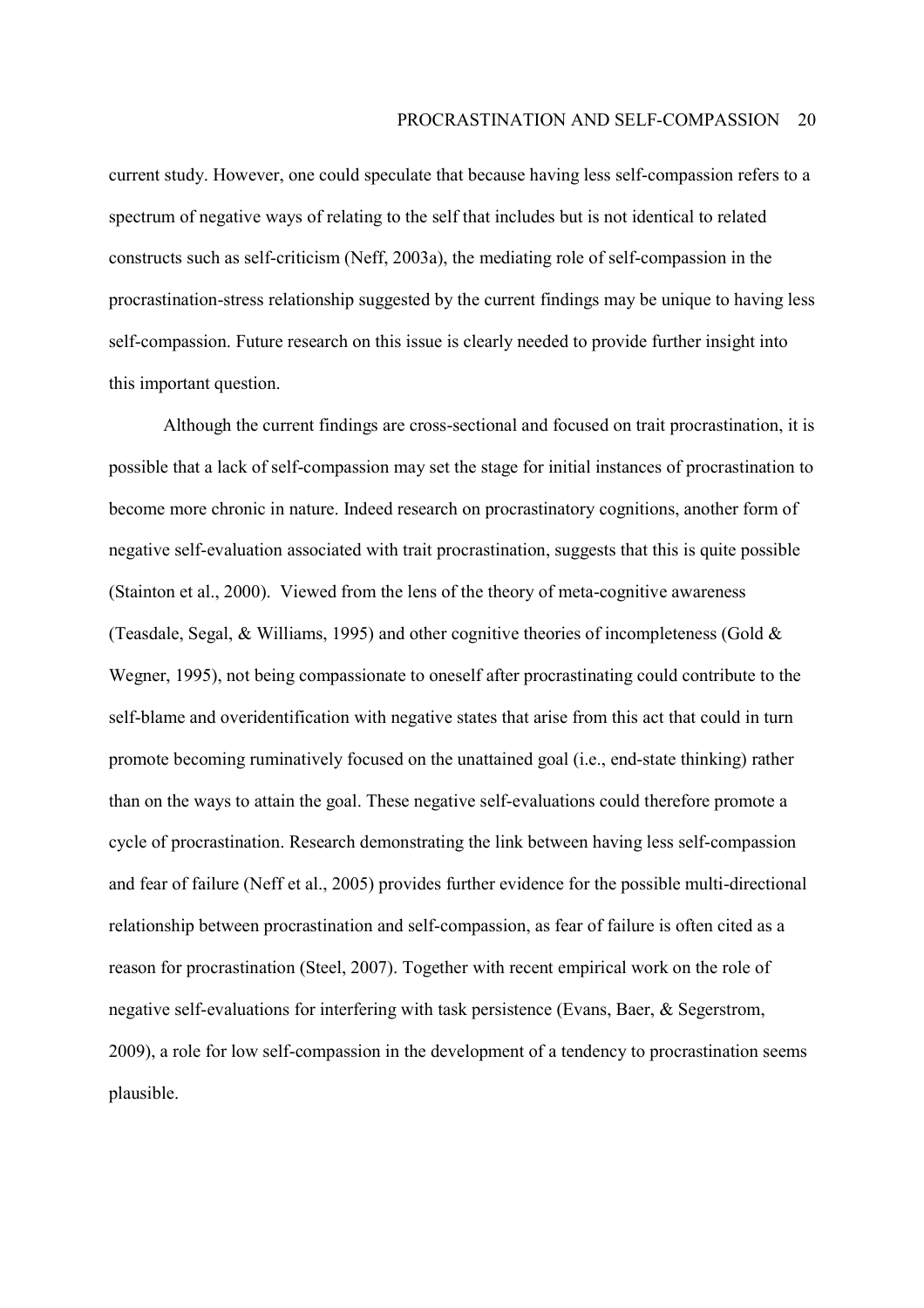From this perspective, the current findings also provide some insights into how to alleviate some of the stress associated with procrastination, and in doing so perhaps provide insight into how to reduce instances of situational procrastination. Interventions that focus on increasing self-compassion may be particularly beneficial for reducing the stress associated with procrastination. As noted previously there is mounting evidence that interventions such as mindfulness based stress reduction (MBSR) and Mindful Self-compassion programs (MSC) are effective ways to increase self-compassion (Birnie, Speca, & Carlson, 2010; Lee & Bang, 2010; Neff & Germer, in press; Rimes & Wingrove, 2011) and therefore may be useful for reducing the stress associated with trait procrastination may be accomplished. Rather than encouraging procrastination by minimizing the consequences of this problematic behaviour, research indicates that interventions that increase self-compassion can help people recognize their part in negative events (such as failure to act in a timely manner) without becoming entangled with the associated negative emotions and the ruminative procrastinatory cognitions that can promote future procrastination (Stainton et al., 2000). For example, one study found that experimentally inducing a self-compassionate perspective helped people become less overwhelmed by their negative emotions in response to a negative event (Leary et al., 2007).

Accordingly, interventions that increase self-compassion may be beneficial to procrastinators because they reduce the negative states that promote short-term mood misregulation by disengaging from a difficult or aversive task (Sirois & Pychyl, in press). Evidence from a study examining the effects of a related construct, self-forgiveness, on procrastination supports this proposition. Students who had high levels of self-forgiveness for procrastinating on studying for their first midterm examination reported less studying procrastination on their subsequent midterm examination (Wohl, Pychyl, & Bennett, 2010).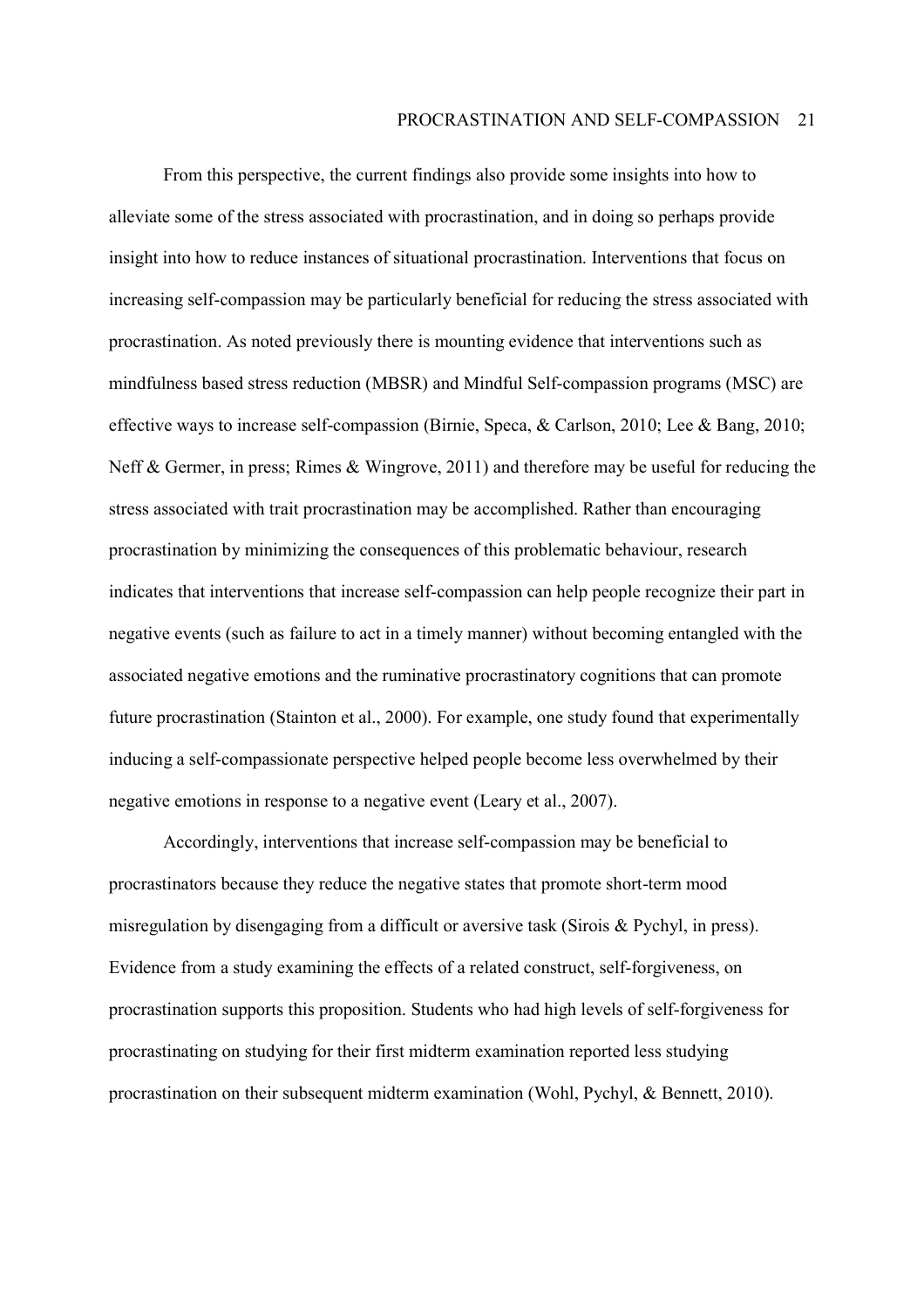Moreover, decreased negative mood explained the link between increased self-forgiveness and reduced procrastination. Although self-forgiveness may only occur after a single act or event, self-compassion can be viewed as a quality that can be cultivated to help reduce overall selfjudgement and over identification with the negative states. Interventions aimed at increasing selfcompassion may therefore have more sustained effects for procrastinators.

### *Strengths and Limitations*

This study has several limitations and strengths worth noting. Three of the four samples in which the links between procrastination, self-compassion and stress were examined were student samples. Although this may initially be seen as a shortcoming of the study, especially given the post hoc analyses which suggested slightly weaker ties between self-compassion and procrastination in the adult sample, there is also reason to view this as a strength of the study. Procrastination rates, and especially chronic procrastination rates, are notably higher among student samples (50%) in comparison to community adult samples (15-20 %; Steel, 2007). Students are therefore an appropriate population for examining the procrastination-stress relationship and qualities such as self-compassion which may mediate this relationship. Indeed, in the current study the procrastination scores in the student samples were higher than the scores of the community adult sample when measured with the General Procrastination Scale (GPS; Lay, 1986). However, the test of the indirect effects found that self-compassion partially mediated the effects of procrastination on stress in the student samples whereas it more fully explained the effects in the adult sample. These results were only found for the GPS though and not the Adult Inventory of Procrastination (McCown & Johnson, 2001) which was not significantly associated with self-compassion in the smaller sample of adults. Future investigations should nonetheless examine these indirect effects in other adult samples to verify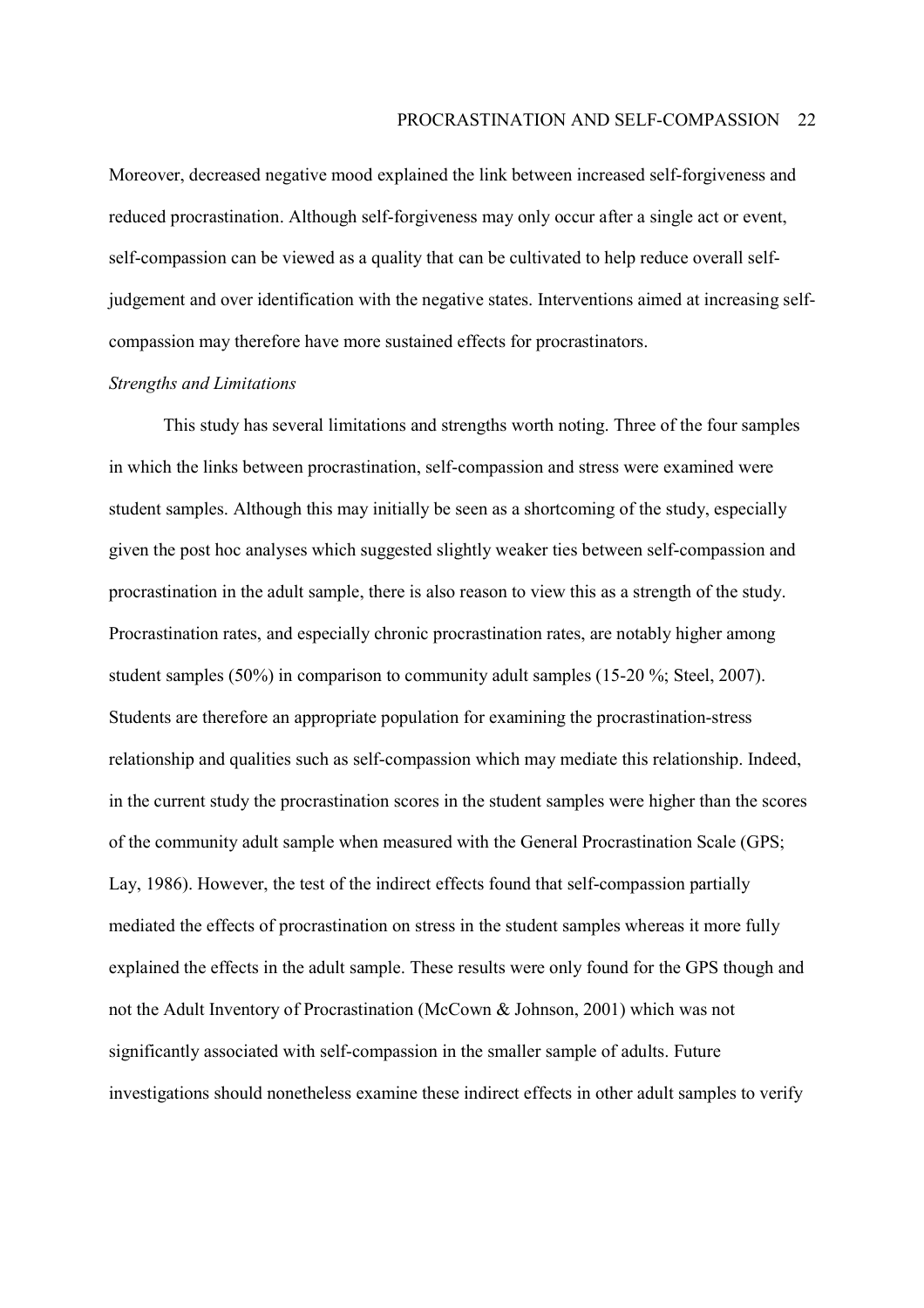the current findings given the relatively small size of the adult community sample in the present study.

Given that three of the four samples used cross-sectional data from a single data collection, the directionality of the relationships among the study variables cannot be concluded from these findings. As discussed, it is possible that low self-compassion contributes to procrastination tendencies. Further longitudinal research is therefore needed to verify the direction of the effects.

One strength of the study worth mentioning is the use of several smaller samples to examine the associations of self-compassion with procrastination and stress using a metaanalysis. According to Hong and Paunonen (2009) replicating a relation between predictor and criterion variables in several small samples is preferable to finding that relation in a larger, pooled sample for several reasons. Among the advantages, using several smaller samples helps to control for Type I errors by decreasing the likelihood that the effects found are spurious. As well, the effects sizes found with smaller samples will have to be more substantial in order to reach significance. In the current study this replication strategy also provided several analyses from which to assess the overall association between procrastination and self-compassion using meta-analysis. Finally, the multiple sample approach allowed for a cross-validation of the finding that self-compassion accounts for some of the stress associated with procrastination with four independent samples thus providing stronger support for the proposition that trait procrastination is associated with low self-compassion.

#### *Conclusion*

The findings from the current study demonstrate that chronic procrastination is associated with lower levels of self-compassion in both students and adults from the community. The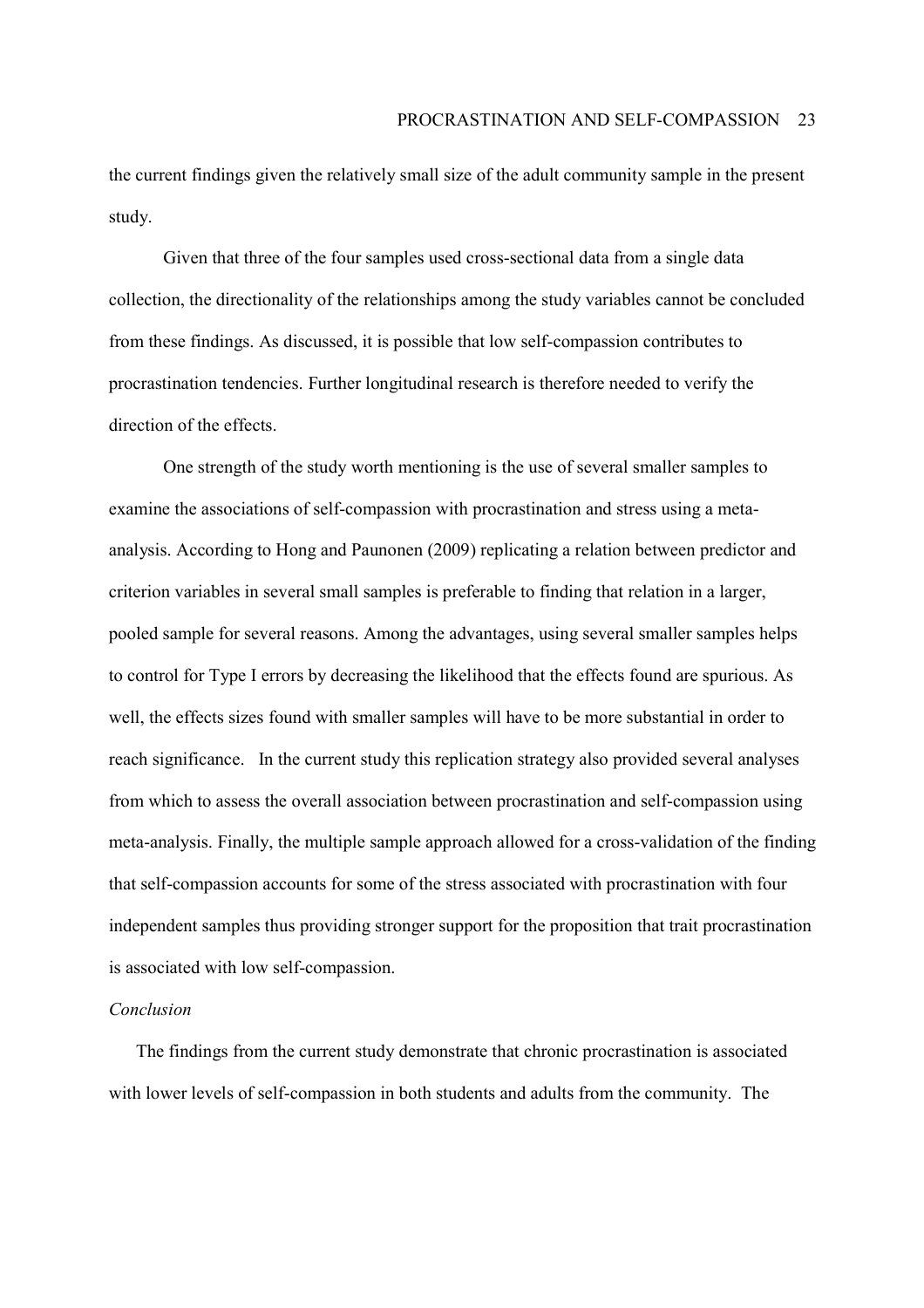## PROCRASTINATION AND SELF-COMPASSION 24

finding that having less self-compassion accounts in part for the stress associated with procrastination expands the existing literature on the links between procrastination and stress. By merging the research literature on procrastination and self-compassion, this study provides new insights into how the stress associated with procrastination may be reduced as well as highlighting the correlates and consequences of not being self-compassionate.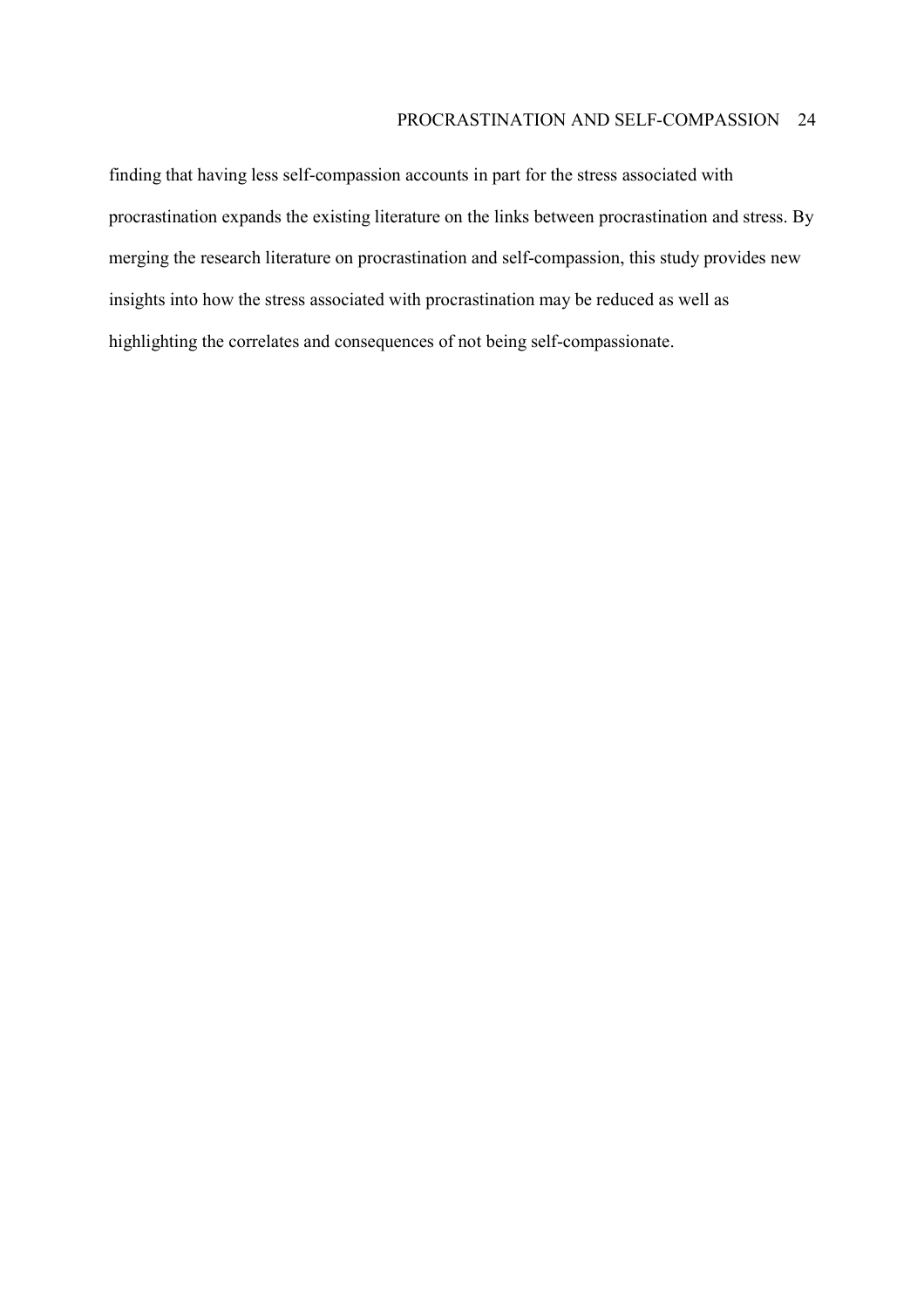#### References

- Allen, A. B., & Leary, M. R. (2010). Self-compassion, stress, and coping. *Social and Personality Psychology Compass, 4*(2), 107-118.
- Baron, R. M., & Kenny, D. A. (1986). The moderator-mediator variable distinction in social psychological research: Conceptual, strategic and statistical considerations. *Journal of Personality and Social Psychology, 51*, 1173-1182.
- Birnie, K., Speca, M., & Carlson, L. E. (2010). Exploring self-compassion and empathy in the context of mindfulness-based stress reduction (MBSR). *Stress and Health, 26*(5), 359- 371. doi: 10.1002/smi.1305
- Blunt, A., & Pychyl, T. A. (2000). Task aversiveness and procrastination: A multi-dimensional approach to task aversiveness across stages of personal projects. *Personality and Individual Differences, 24*(6), 837-846.
- Blunt, A., & Pychyl, T. A. (2005). Project systems of procrastinators: A personal project-analytic and action control perspective. *Personality and Individual Differences, 38*(8), 1771-1780.
- Cohen, J. (1988). *Statistical power analysis for the behavioral sciences* (2nd ed.). Hillsdale, NJ: Erlbaum.
- Cohen, S., & Williamson, G. (1988). Perceived stress in a probability sample of the United States. In S. Spacapan & S. Oskamp (Eds.), *The social psychology of health: Claremont Symposium on applied social psychology*. Newbury Park, CA: Sage.
- Evans, D. R., Baer, R. A., & Segerstrom, S. C. (2009). The effects of mindfulness and selfconsciousness on persistence. *Personality and Individual Differences, 47*(4), 379-382.
- Fee, R. L., & Tangney, J. P. (2000). Procrastination: A means of avoiding shame or guilt? *Journal of Social Behavior and Personality, 15*(5), 167-184.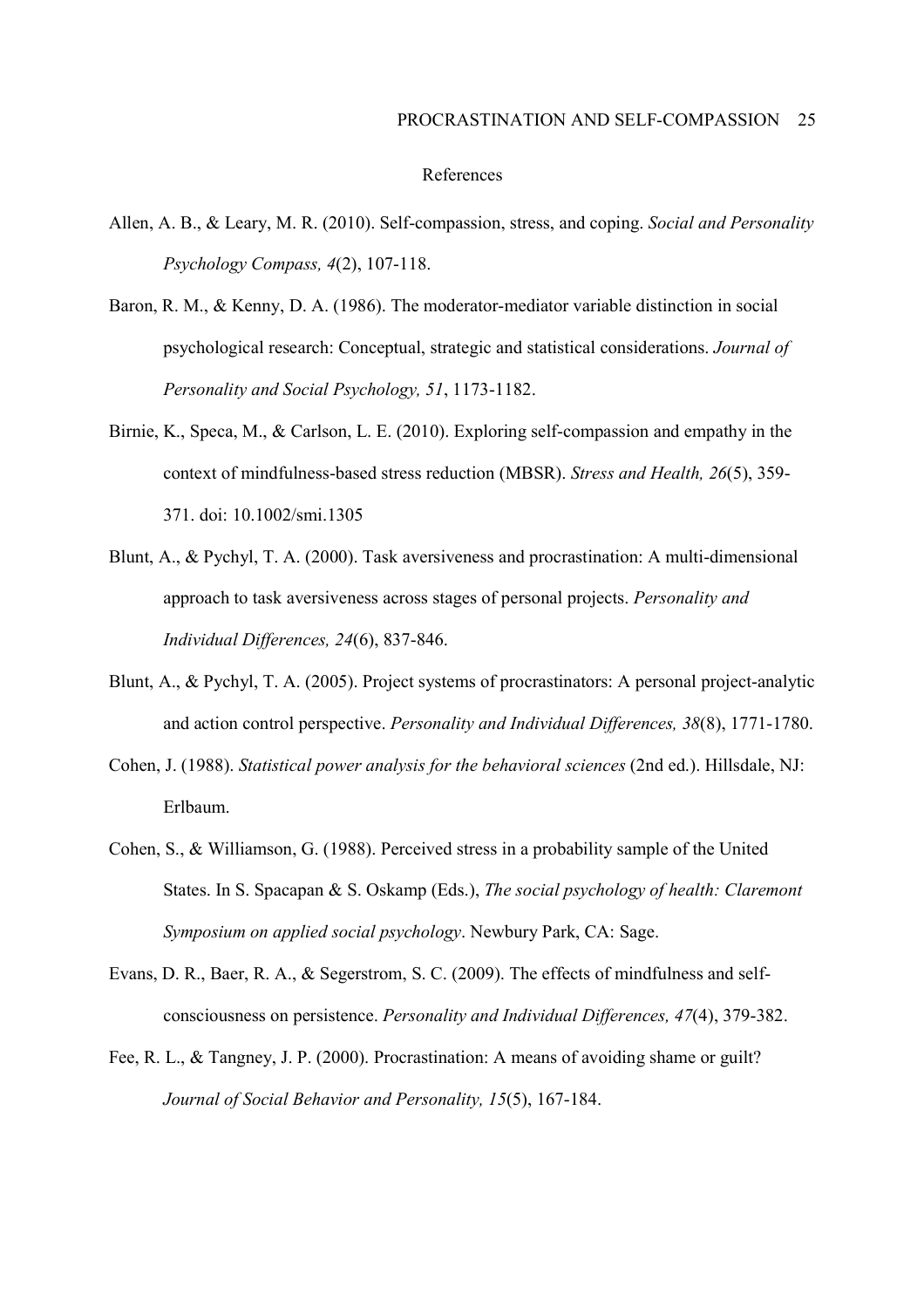- Ferrari, J. R. (1991). Compulsive procrastination: Some self-reported characteristics. *Psychological Reports, 68*(2), 455-458.
- Ferrari, J. R. (1992). Procrastination in the workplace: Attributions for failure among individuals with similar behavioral tendencies. *Personality and Individual Differences, 13*(3), 315- 319.
- Flett, G. L., Blankstein, K. R., & Martin, T. R. (1995). Procrastination, negative self-evaluation, and stress in depression and anxiety: A review and preliminary model. In J. R. Ferrari, J. H. Johnson & W. G. McCown (Eds.), *Procrastination, and task avoidance: Theory, research, and treatment* (pp. 137-167). New York: Plenum.
- Flett, G. L., Stainton, M., Hewitt, P., Sherry, S., & Lay, C. (2012). Procrastination automatic thoughts as a personality construct: An analysis of the procrastinatory cognitions inventory. *Journal of Rational-Emotive & Cognitive-Behavior Therapy*, 1-14. doi: 10.1007/s10942-012-0150-z
- Friedman, H. S. (2000). Long-term relations of personality and health: Dynamisms, mechanisms, tropisms. *Journal of Personality, 68*(6), 1089-1107.
- Gold, D. B., & Wegner, D. M. (1995). Origins of ruminative thought: Trauma, incompleteness, nondisclosure, and suppression. *Journal of Applied Social Psychology, 25*(14), 1245- 1261.
- Haycock, L. A., McCarthy, P., & Skay, C. L. (1998). Procrastination in college students: The role of self-efficacy and anxiety. *Journal of Counseling and Development, 76*(3).
- Hedges, L. V., & Olkin, I. (1985). *Statistical methods for meta-analysis*. Orlando, FL: Academic Press.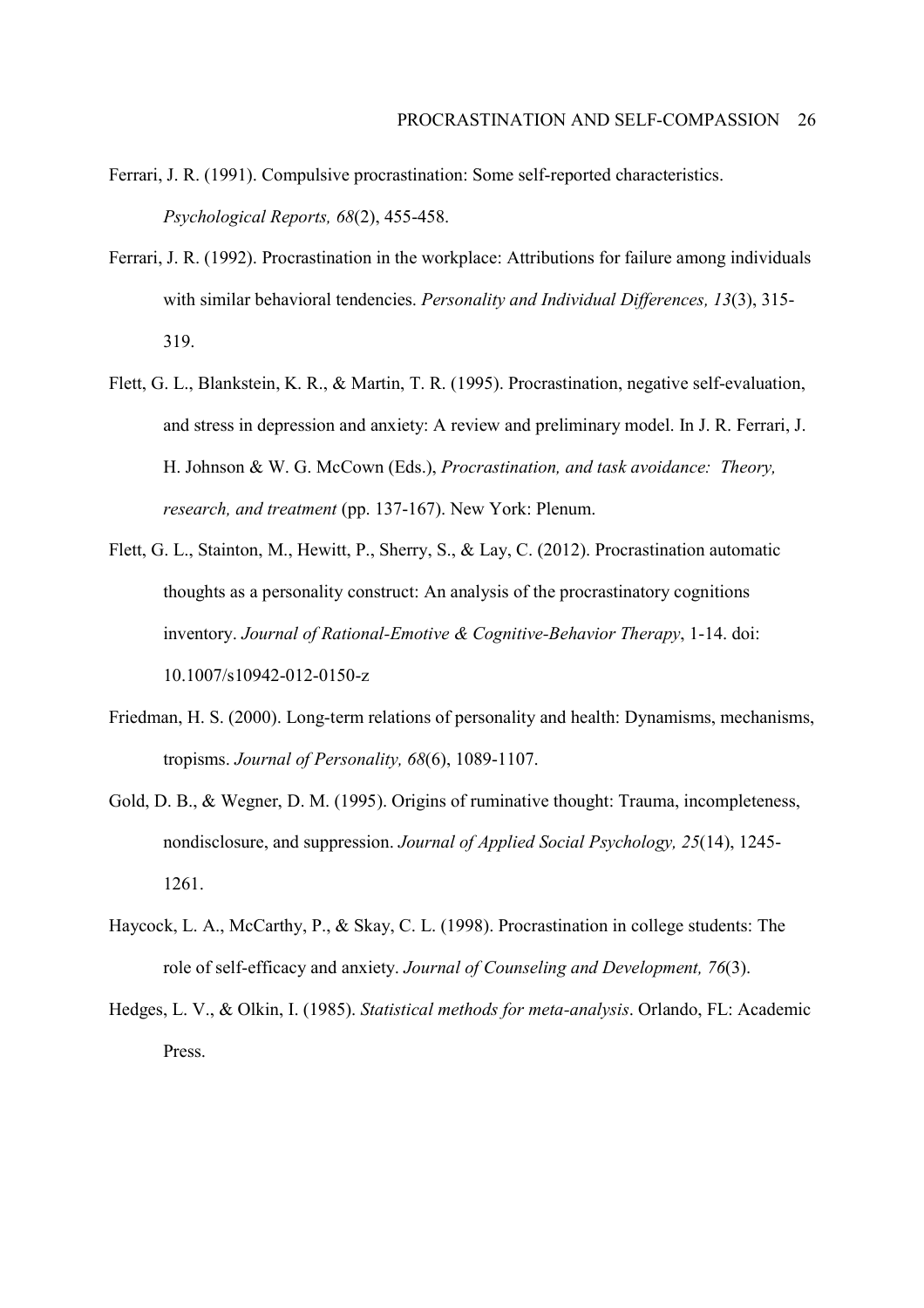- Hong, R. Y., & Paunonen, S. V. (2009). Personality traits and health-risk behaviours in university students. *European Journal of Personality, 23*(8), 675-696.
- Lay, C. H. (1986). At last, my research article on procrastination. *Journal of Research in Personality, 20*, 474-495.
- Lay, C. H. (1992). Trait procrastination and the perception of person-task characteristics. *Journal of Social Behavior and Personality, 7*(3), 483-494.
- Lay, C. H., Edwards, J. M., Parker, J. D., & Endler, N. S. (1989). An assessment of appraisal, anxiety, coping, and procrastination during an examination period. *European Journal of Personality, 3*(3), 195-208.
- Leary, M. R., Tate, E. B., Adams, C. E., Allen, A. B., & Hancock, J. (2007). Self-compassion and reactions to unpleasant self-relevant events: the implications of treating oneself kindly. *Journal of Personality and Social Psychology, 92*(5), 887-904.
- Lee, W. K., & Bang, H. J. (2010). The effects of mindfulness-based group intervention on the mental health of middle-aged Korean women in community. *Stress and Health, 26*(4), 341-348. doi: 10.1002/smi.1303
- MacBeth, A., & Gumley, A. (2012). Exploring compassion: A meta-analysis of the association between self-compassion and psychopathology. *Clinical Psychology Review, 32*(6), 545- 552. doi: 10.1016/j.cpr.2012.06.003
- Martin, T. R., Flett, G. L., Hewitt, P. L., Krames, L., & Szanto, G. (1996). Personality correlates of depression and health symptoms: A test of a self-regulation model. *Journal of Research in Personality, 30*(2), 264-277.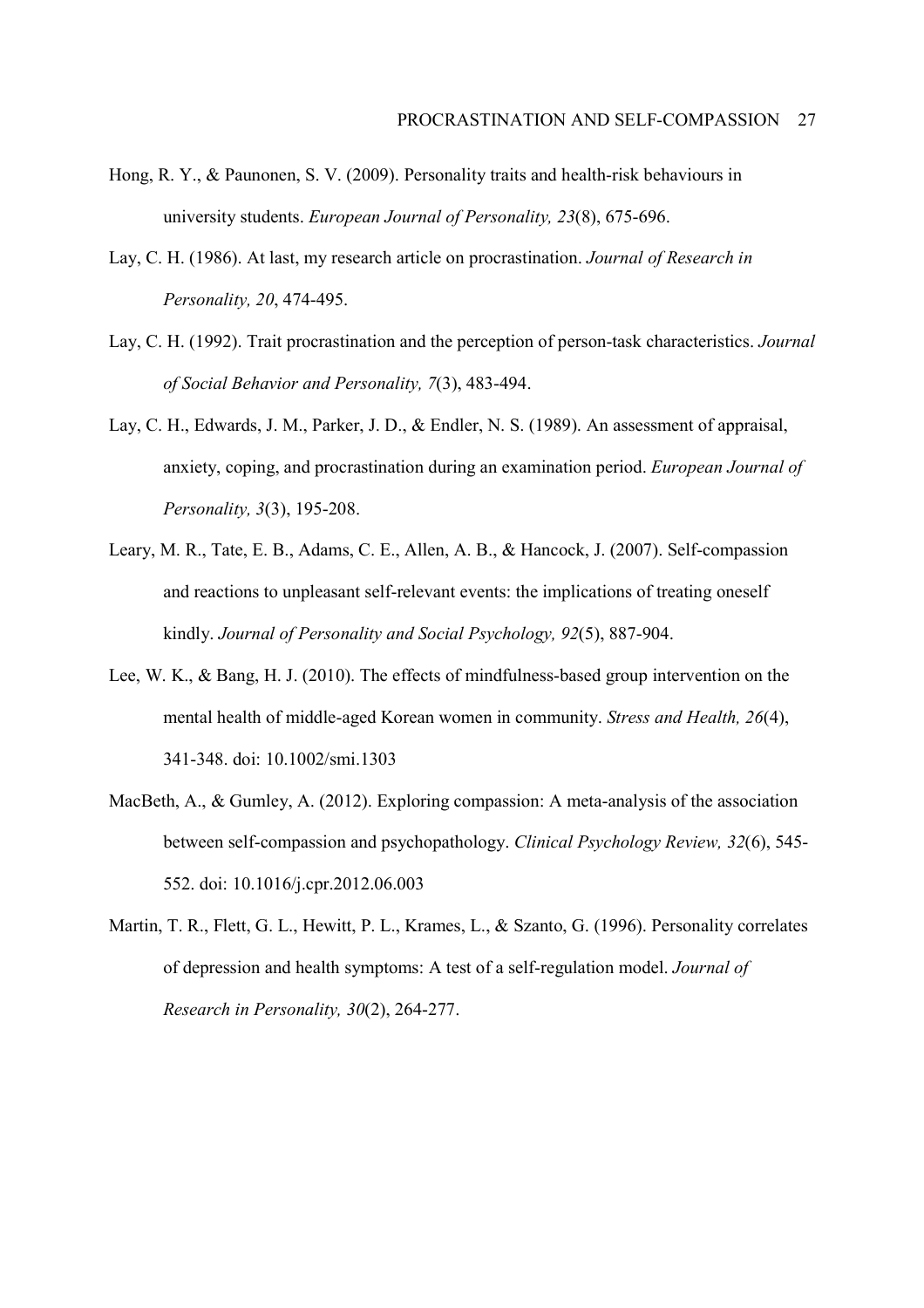- McCown, W. G., Blake, I., & Keiser, R. (2012). Content analyses of the beliefs of academic procrastinators. *Journal of Rational-Emotive & Cognitive-Behavior Therapy*, 1-10. doi: 10.1007/s10942-012-0148-6
- McCown, W. G., & Johnson, J. L. (2001). *The adult inventory of procrastination revised*. Unpublished manual.
- Milgram, N. A., Gehrman, T., & Keinan, G. (1992). Procrastination and emotional upset: A typological model. *Personality and Individual Differences, 13*(12), 1307-1313.
- Neff, K. D. (2003a). Development and validation of a scale to measure self-compassion. *Self and Identity, 2*, 223-250.
- Neff, K. D. (2003b). Self-compassion: An alternative conceptualization of a healthy attitude toward oneself. *Self and Identity, 2*(2), 85-101.
- Neff, K. D., & Germer, C. K. (in press). A pilot study and randomized controlled trial of the mindful self-compassion program. *Journal of Clinical Psychology*.
- Neff, K. D., Hsieh, Y.-P., & Dejitterat, K. (2005). Self-compassion, achievement goals, and coping with academic failure. *Self and Identity, 4*(3), 263-287.
- Neff, K. D., & McGehee, P. (2009). Self-compassion and psychological resilience among adolescents and young adults. *Self and Identity, 9*(3), 225-240.
- Neff, K. D., Rude, S. S., & Kirkpatrick, K. L. (2007). An examination of self-compassion in relation to positive psychological functioning and personality traits. *Journal of Research in Personality, 41*(4), 908-916.
- Preacher, K. J., & Hayes, A. F. (2004). SPSS and SAS procedures for estimating indirect effects in simple mediation models. *Behavior Research Methods, Instruments, and Computers, 36*, 717-731.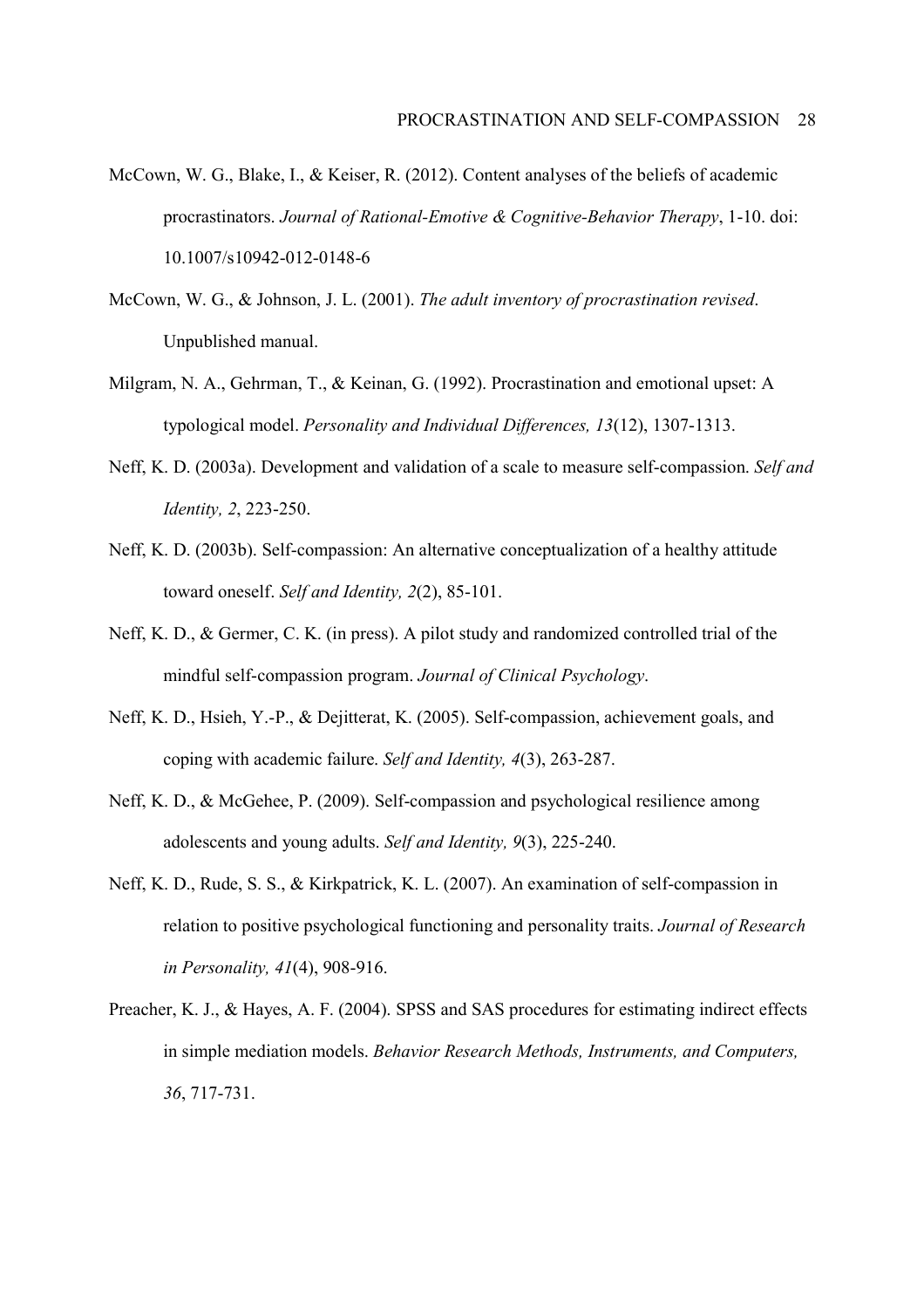- Preacher, K. J., & Hayes, A. F. (2008). Asymptotic and resampling strategies for assessing and comparing indirect effects in multiple mediator models. *Behavior research methods, instruments, & computers : a journal of the Psychonomic Society, Inc, 40*, 879-891.
- Preacher, K. J., & Hayes, A. F. (under review). Statistical mediation analysis with a multicategorical independent variable.
- Pychyl, T. A., Lee, J. M., Thibodeau, R., & Blunt, A. (2000). Five days of emotion: An experience sampling study of undergraduate student procrastination. *Journal of Social Behavior and Personality, 15*(5), 239-254.
- Rice, K. G., Richardson, C. M. E., & Clark, D. (2012). Perfectionism, procrastination, and psychological distress. *Journal of Counseling Psychology, 59*(2), 288-302.
- Rimes, K. A., & Wingrove, J. (2011). Pilot study of Mindfulness-Based Cognitive Therapy for trainee clinical psychologists. *Behavioral and Cognitive Psychotherapy, 39*(2), 235-241.
- Schouwenburg, H. C., & Groenewoud, J. T. (2001). Study motivation under social temptation: Effects of trait procrastination. *Personality and Individual Differences, 30*(2), 229-240.
- Senecal, C., Koestner, R., & Vallerand, R. J. (1995). Self-regulation and academic procrastination. *Journal of Social Psychology, 135*(5), 607-619.
- Shrout, P. E., & Bolger, N. (2002). Mediation in experimental and nonexperimental studies: New procedures and recommendations. *Psychological Methods, 7*, 422-445.
- Sirois, F. M. (2007). "I'll look after my health, later": A replication and extension of the procrastination–health model with community-dwelling adults. *Personality and Individual Differences, 43*, 15-26.
- Sirois, F. M., Giguère, B., & Eren, E. (in revision). Knowing the better and doing the worse: A longitudinal study of procrastination, temptation, and making healthy changes.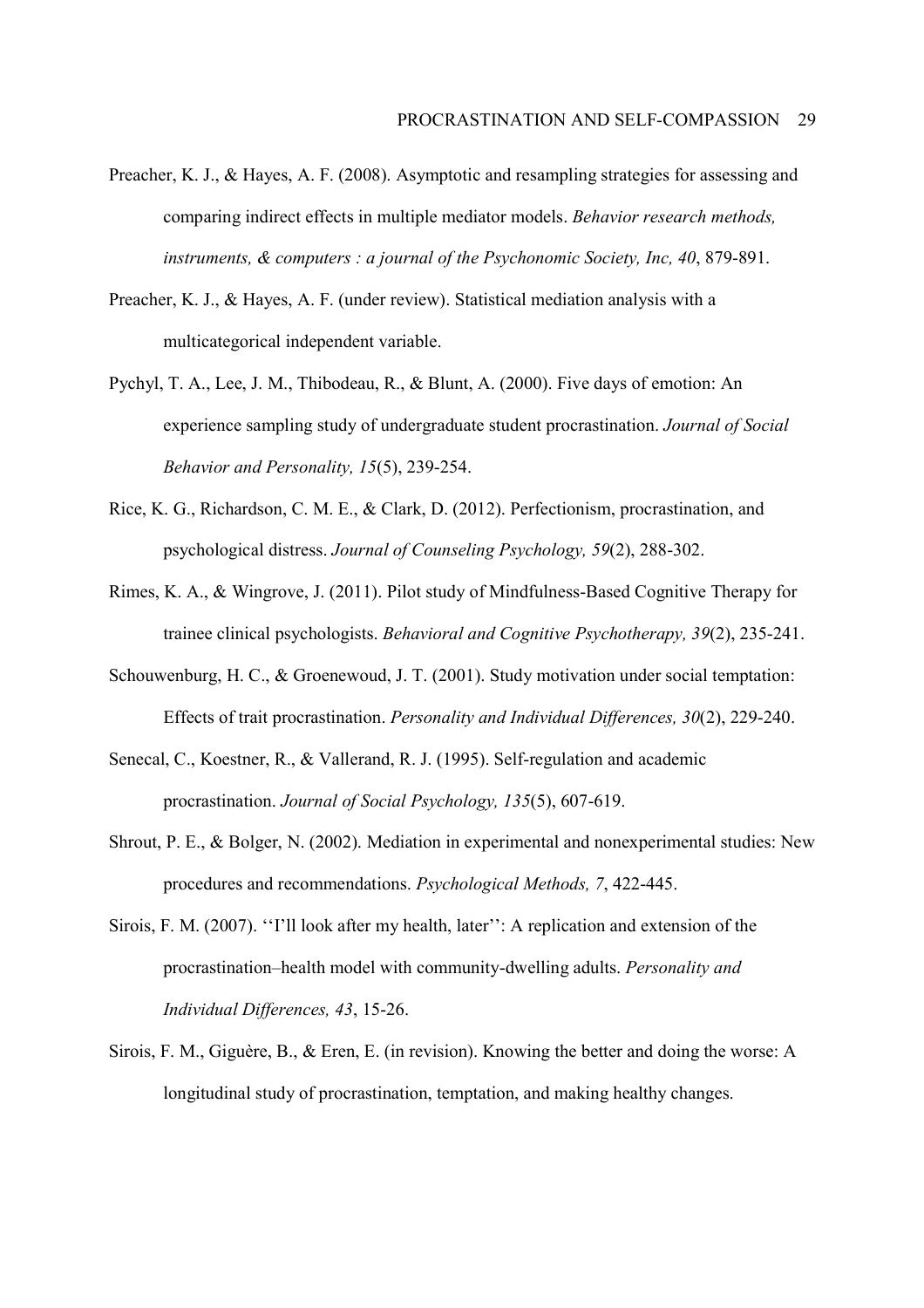- Sirois, F. M., Melia-Gordon, M. L., & Pychyl, T. A. (2003). "I'll look after my health, later": An investigation of procrastination and health. *Personality and Individual Differences, 35*(5), 1167-1184.
- Sirois, F. M., & Pychyl, T. (in press). Procrastination and the priority of short-term mood regulation: Consequences for future self. *Social and Personality Psychology Compass*.
- Sirois, F. M., & Stout, D. (2011). *When knowing better doesn't mean doing better: Understanding the roles of procrastination and self-blame in the health and well-being of nurses*. Paper presented at the 7th Biennial Conference on Procrastination, Amsterdam, The Netherelands.
- Sirois, F. M., & Tosti, N. (2012). Lost in the moment? An investigation of procrastination, mindfulness, and well-being. *Journal of Rational-Emotive & Cognitive-Behavior Therapy*, 1-12.
- Sirois, F. M., Voth, J., & Pychyl, T. A. (2009). *ìIíll look after my health, laterî: A prospective study of the linkages of procrastination to health and well-being in undergraduate students.* . Paper presented at the 6th Biennial conference of Counselling the Procrastinator in Academic Settings, York University, Toronto, ON.
- Solomon, L. J., & Rothblum, E. D. (1984). Academic procrastination: Frequency and cognitive behavioral correlates. *Journal of Counseling Psychology, 31*, 503-509.
- Stainton, M., Lay, C. H., & Flett, G. L. (2000). Trait procrastinators and behavior/trait-specific cognitions. *Journal of Social Behavior and Personality, 15*(5), 297-312.
- Stead, R., Shanahan, M. J., & Neufeld, R. W. J. (2010). "I'll go to therapy, eventually": Procrastination, stress and mental health. *Personality and Individual Differences, 49*(3), 175-180.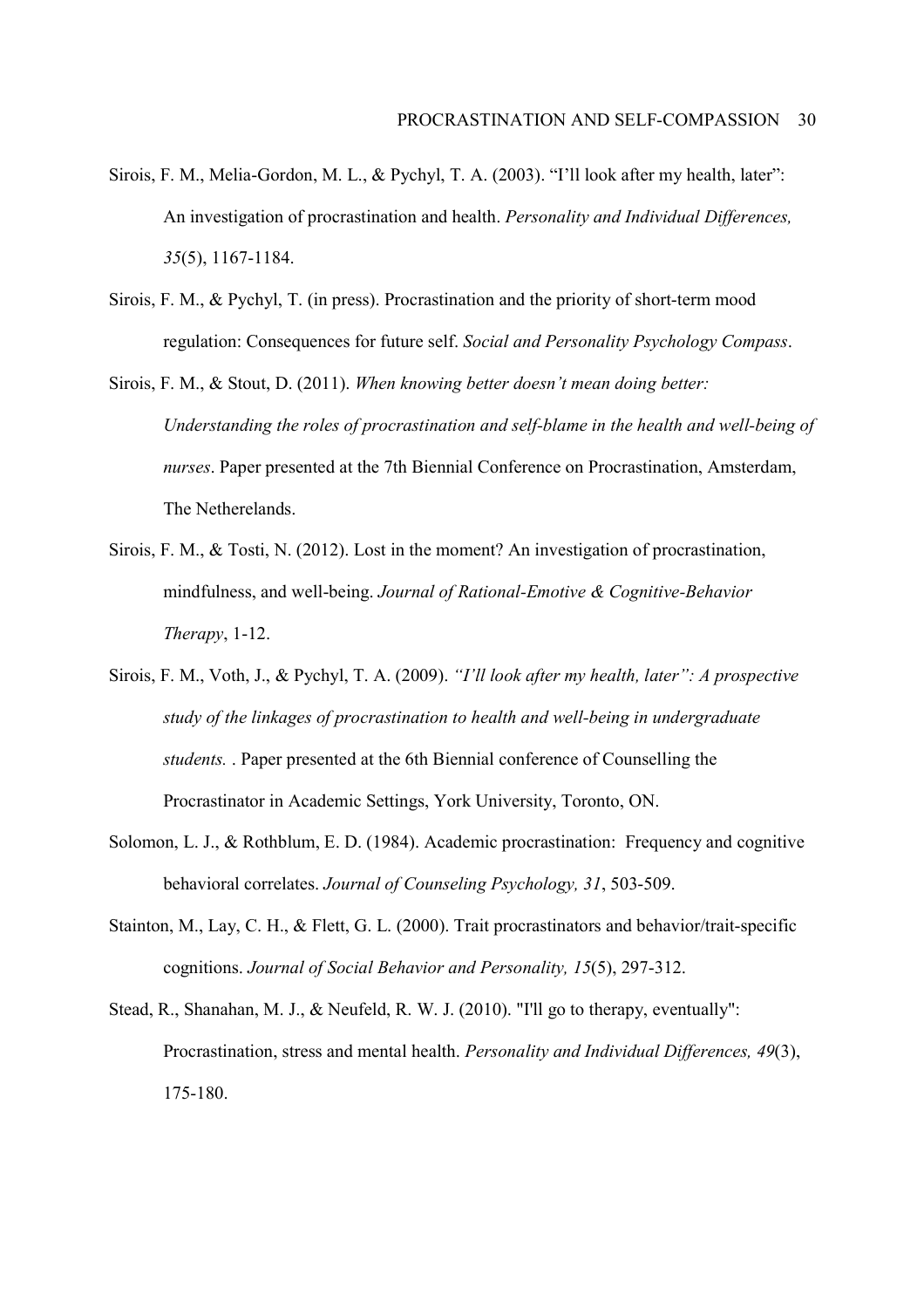- Steel, P. (2007). The nature of procrastination: A meta-analytic and theoretical review of quintessential self-regulatory failure. *Psychological Bulletin, 133*(1), 65–94.
- Teasdale, J. D., Segal, Z. V., & Williams, M. G. (1995). How does cognitive therapy prevent depressive relapse and why should attentional control (mindfulness training) help? . *Behaviour Research and Therapy, 33*, 25-39.
- Terry, M. L., & Leary, M. R. (2011). Self-compassion, self-regulation, and health. *Self and Identity, 10*(3), 352-362.
- Tice, D. M., & Baumeister, R. F. (1997). Longitudinal study of procrastination, performance, stress, and health: The costs and benefits of dawdling. *Psychological Science, 8*(6), 454- 458.
- Tice, D. M., Bratslavsky, E., & Baumeister, R. F. (2001). Emotional distress regulation takes precedence over impulse control: If you feel bad, do it! *Journal of Personality and Social Psychology, 80*(1), 53-67.
- Van Eerde, W. (2003). A meta-analytically derived nomological network of procrastination. *Personality and Individual Differences, 35, 1401-1418.*
- Williams, J. G., Stark, S. K., & Foster, E. E. (2008). The relationships among self-compassion, motivation, and procrastination. *American Journal of Psychological Research, 4*(1).
- Wohl, M. J. A., Pychyl, T. A., & Bennett, S. H. (2010). I forgive myself, now I can study: How self-forgiveness for procrastinating can reduce future procrastination. *Personality and Individual Differences, 48*(7), 803-808.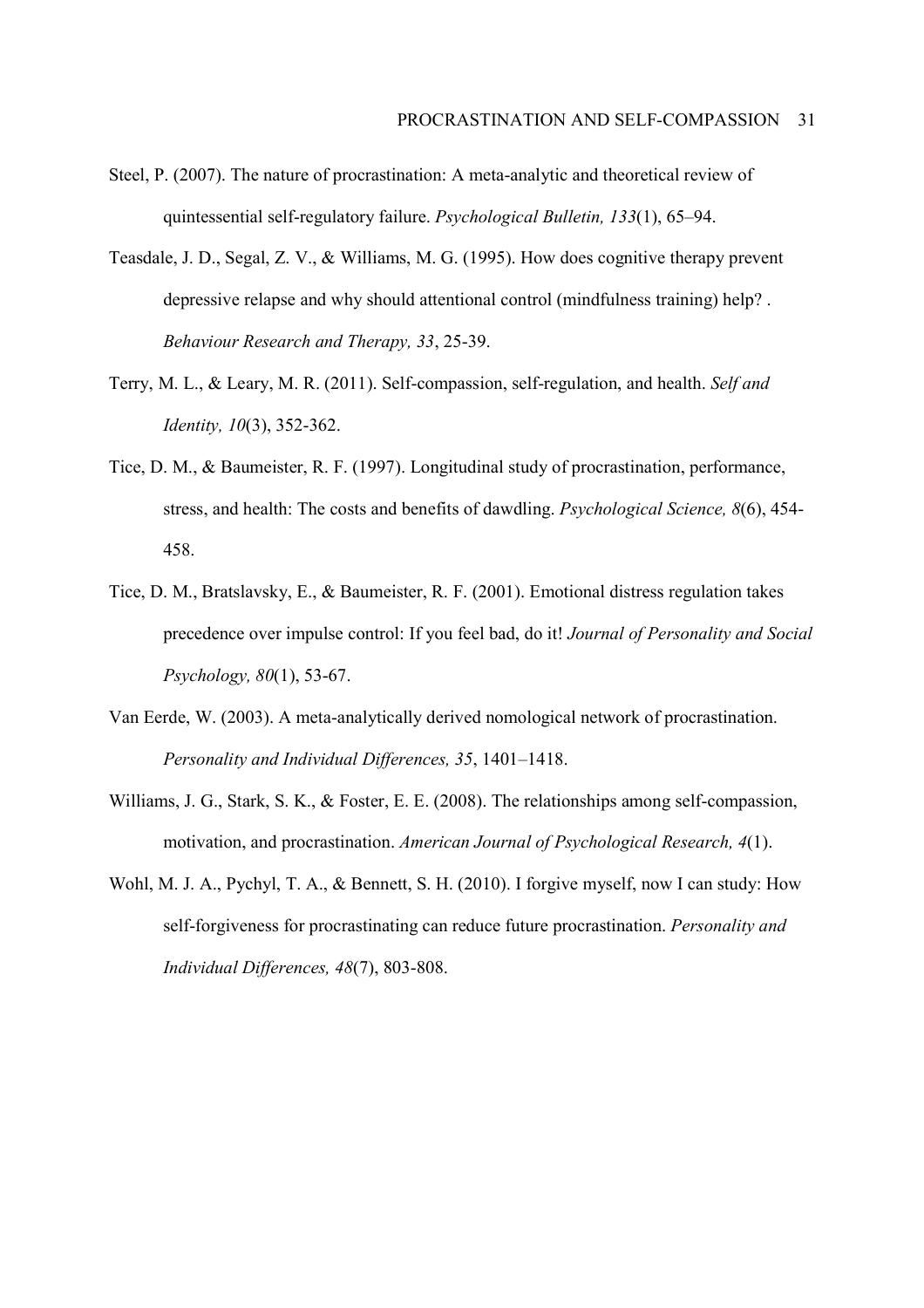# Table 1

| Demographic Characteristics and Measures Used for Each Sample |  |  |
|---------------------------------------------------------------|--|--|
|                                                               |  |  |

|                |                  |         |                | Age (years) |           |                               |
|----------------|------------------|---------|----------------|-------------|-----------|-------------------------------|
|                |                  | Percent |                |             |           |                               |
| Sample         | $\boldsymbol{N}$ | Female  | $\overline{M}$ | SD          | Caucasian | <b>Measures</b>               |
|                | 145              | 74.5    | 21.27          | 3.92        | 59.3      | GPS, AIP-R, SCS, PSS          |
| $\overline{2}$ | 339              | 81.7    | 21.68          | 4.93        | 78.6      | GPS, SCS, PSS                 |
| 3              | 190              | 74.2    | 22.41          | 5.89        | 73.2      | GPS, SCS, PSS                 |
| 4              | 94               | 67.5    | 34.28          | 14.32       | 80.5      | GPS, AIP-R, SCS (T2), PSS(T2) |

Note: GPS = General Procrastination scale; AIP-R = Adult Inventory of Procrastination; SCS = Self-compassion scale; PSS = Perceived Stress scale; T2 = administered at Time 2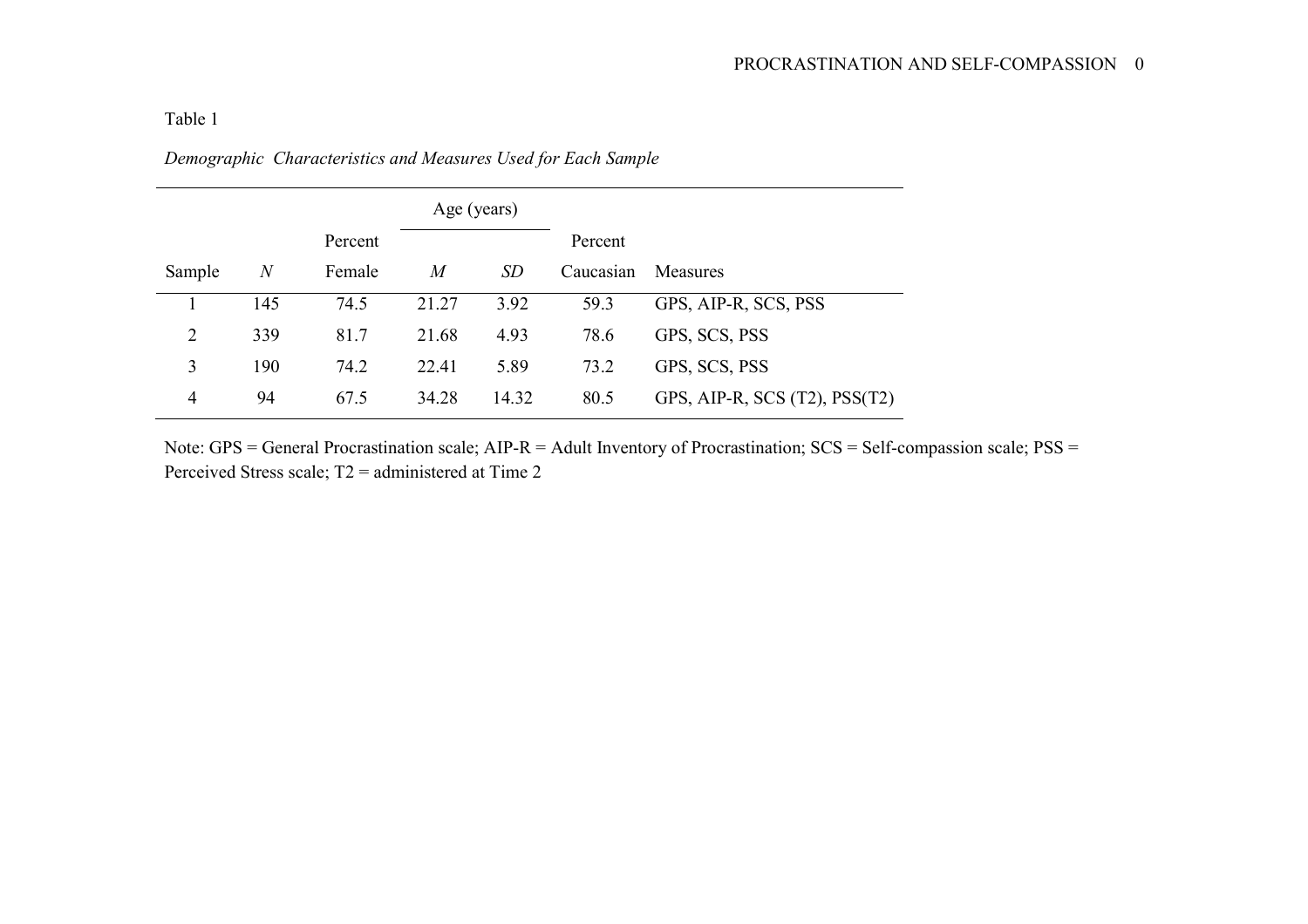# Table 2

|                           | Sample 1          |       | Sample 2 |                   |       | Sample 3 |                   |       | Sample 4 |                   |       |          |
|---------------------------|-------------------|-------|----------|-------------------|-------|----------|-------------------|-------|----------|-------------------|-------|----------|
|                           | $\overline{M}$    | (SD)  | $\alpha$ | $\overline{M}$    | (SD)  | $\alpha$ | $\overline{M}$    | (SD)  | $\alpha$ | $\boldsymbol{M}$  | (SD)  | $\alpha$ |
| Procrastination - GPS     | 2.75 <sup>a</sup> | .59)  | .88      | 2.68 <sup>a</sup> | (.55) | .86      | 2.68 <sup>a</sup> | (.58) | .89      | 2.38 <sup>b</sup> | (.88) | .88      |
| Procrastination $-$ AIP-R | 3.50              | (.79) | .82      | $---$             | ---   |          |                   |       | $---$    | 2.82              | (.63) | .78      |
| Self-Compassion           | 3.00              | (.69) | .94      | 2.99              | (.57) | .91      | 3.10              | (.66) | .93      | 3.14              | (.75) | .94      |
| <b>Perceived Stress</b>   | 2.81              | .58)  | .82      | 2.96 <sup>a</sup> | (.55) | .84      | 2.93 <sup>a</sup> | (.61) | .86      | 2.54 <sup>b</sup> | (.74) | .89      |

*Summary of the Characteristics of the Study Variables for the Four Independent Samples* 

Note: GPS = General Procrastination scale; AIP-R = Adult Inventory of Procrastination

a, b Different alphabetical superscripts indicate that scale means differed significantly between samples at  $p < .001$ .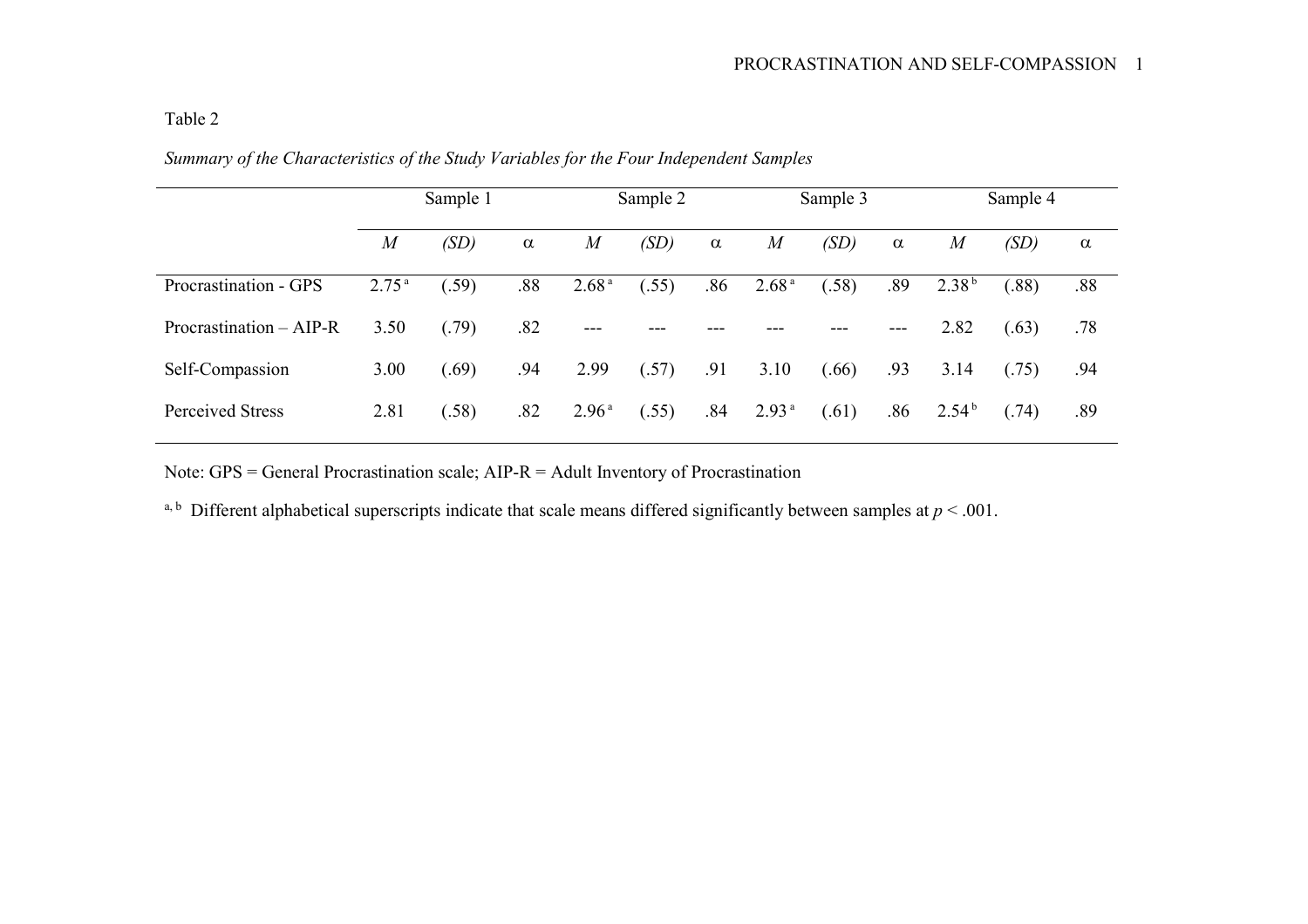Table 3.

*Correlations of Procrastination, Self-compassion, and Perceived Stress for Each of the Four Independent Samples* 

|                         | Sample 1  | Sample 2  | Sample 3  | Sample 4 |
|-------------------------|-----------|-----------|-----------|----------|
|                         | $N = 145$ | $N = 339$ | $N = 190$ | $N = 94$ |
| Self-compassion         |           |           |           |          |
| Procrastination - GPS   | $-.36**$  | $-.27**$  | $-.29**$  | $-.20*$  |
| Procrastination - AIPR  | $-.38**$  |           |           | $-16$    |
| <b>Perceived Stress</b> | $-.63**$  | $-.63**$  | $-.58**$  | $-.60**$ |
| Procrastination - GPS   |           |           |           |          |
| Perceived Stress        | $.43**$   | $.32**$   | $.35**$   | $.23*$   |
| Perceived Stress T1     |           |           |           | $.31**$  |
| Procrastination - AIPR  |           |           |           |          |
| <b>Perceived Stress</b> | $.46**$   |           |           | $.27*$   |
| Perceived Stress T1     |           |           |           | $.34**$  |

Note: \* $p < .05$ , \*\* $p < .01$ . GPS = General Procrastination scale; AIP-R = Adult Inventory of Procrastination; T1  $N = 205$ .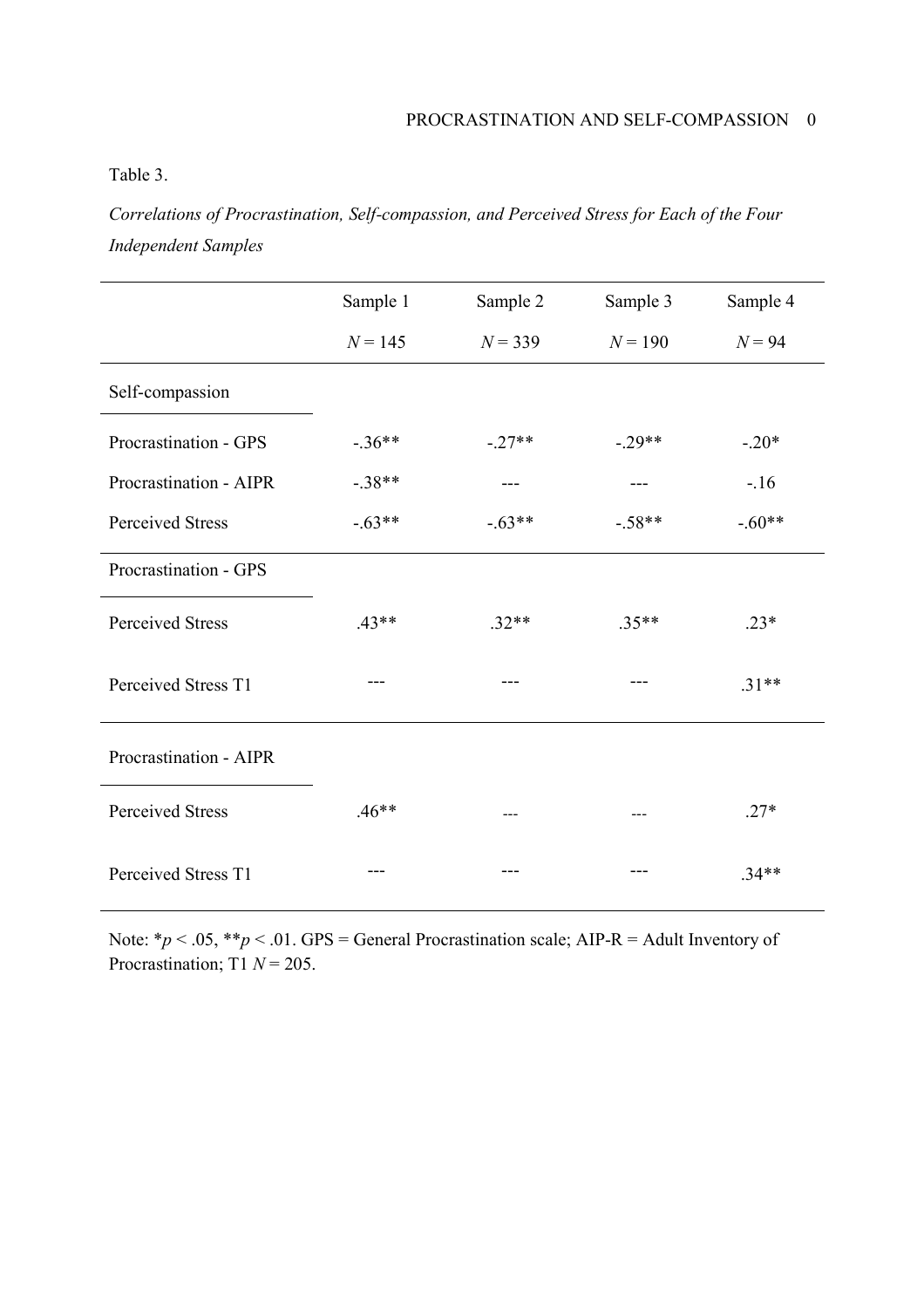|                |          |                     |              |                  |              | Indirect effects       |                                          |                        |                               |
|----------------|----------|---------------------|--------------|------------------|--------------|------------------------|------------------------------------------|------------------------|-------------------------------|
| Sample         | $\cal N$ | Path                | B(SE)        | $\boldsymbol{t}$ | Data<br>(SE) | Boot-strapping<br>(SE) | Bias-corrected<br>and accelerated<br>CIs | Overall<br>Model $R^2$ | $F\left(\frac{df}{dx}\right)$ |
| $\mathbf{1}$   | 145      | $GP - SC(a)$        | $-2.54(.55)$ | $-4.66**$        |              |                        |                                          | .45                    | 57.74**<br>(2,142)            |
|                |          | $SC-PS(b)$          | $-.08(.04)$  | $-8.23**$        |              |                        |                                          |                        |                               |
|                |          | $GP - PS(c)$        | .42(.07)     | $5.72**$         |              |                        |                                          |                        |                               |
|                |          | $GP - SC - PS$ (ab) | .23(.07)     | $3.46**$         | .20(.05)     | 20(.06)                | .09; .32                                 |                        |                               |
| $\overline{2}$ | 339      | $GP - SC(a)$        | $-.27(.05)$  | $-5.04**$        |              |                        |                                          | .42                    | 123.13**<br>(2,336)           |
|                |          | $SC-PS(b)$          | $-.57(.04)$  | $-13.71**$       |              |                        |                                          |                        |                               |
|                |          | $GP - PS(c)$        | .31(.05)     | $6.12**$         |              |                        |                                          |                        |                               |
|                |          | $GP - SC - PS$ (ab) | .16(.04)     | $3.72**$         | .16(.03)     | .16(.03)               | .09; .22                                 |                        |                               |
| $\overline{3}$ | 190      | $GP - SC(a)$        | $-.33(.08)$  | $-4.19**$        |              |                        |                                          | .37                    | 55.51**<br>(2,187)            |
|                |          | $SC - PS(b)$        | $-.48(.06)$  | $-8.70**$        |              |                        |                                          |                        |                               |
|                |          | $GP - PS(c)$        | .36(.07)     | $5.02**$         |              |                        |                                          |                        |                               |
|                |          | $GP - SC - PS$ (ab) | .20(.06)     | $3.13*$          | .16(.04)     | .16(.04)               | .08; .27                                 |                        |                               |
| $\overline{4}$ | 94       | $GP - SC(a)$        | $-.24(.05)$  | $-1.97*$         |              |                        |                                          | .36                    | $25.36**$<br>(2,91)           |
|                |          | $SC - PS(b)$        | $-.58(.08)$  | $-6.87**$        |              |                        |                                          |                        |                               |
|                |          | $GP - PS(c)$        | .23(.12)     | $1.94*$          |              |                        |                                          |                        |                               |
|                |          | $GP - SC - PS$ (ab) | .09(.10)     | .95 <sup>a</sup> | .14(.07)     | .14(.07)               | .02; .28                                 |                        |                               |

Table 4

*Indirect Effects of Procrastination on Perceived Stress Through Self-Compassion Across the Four Samples*